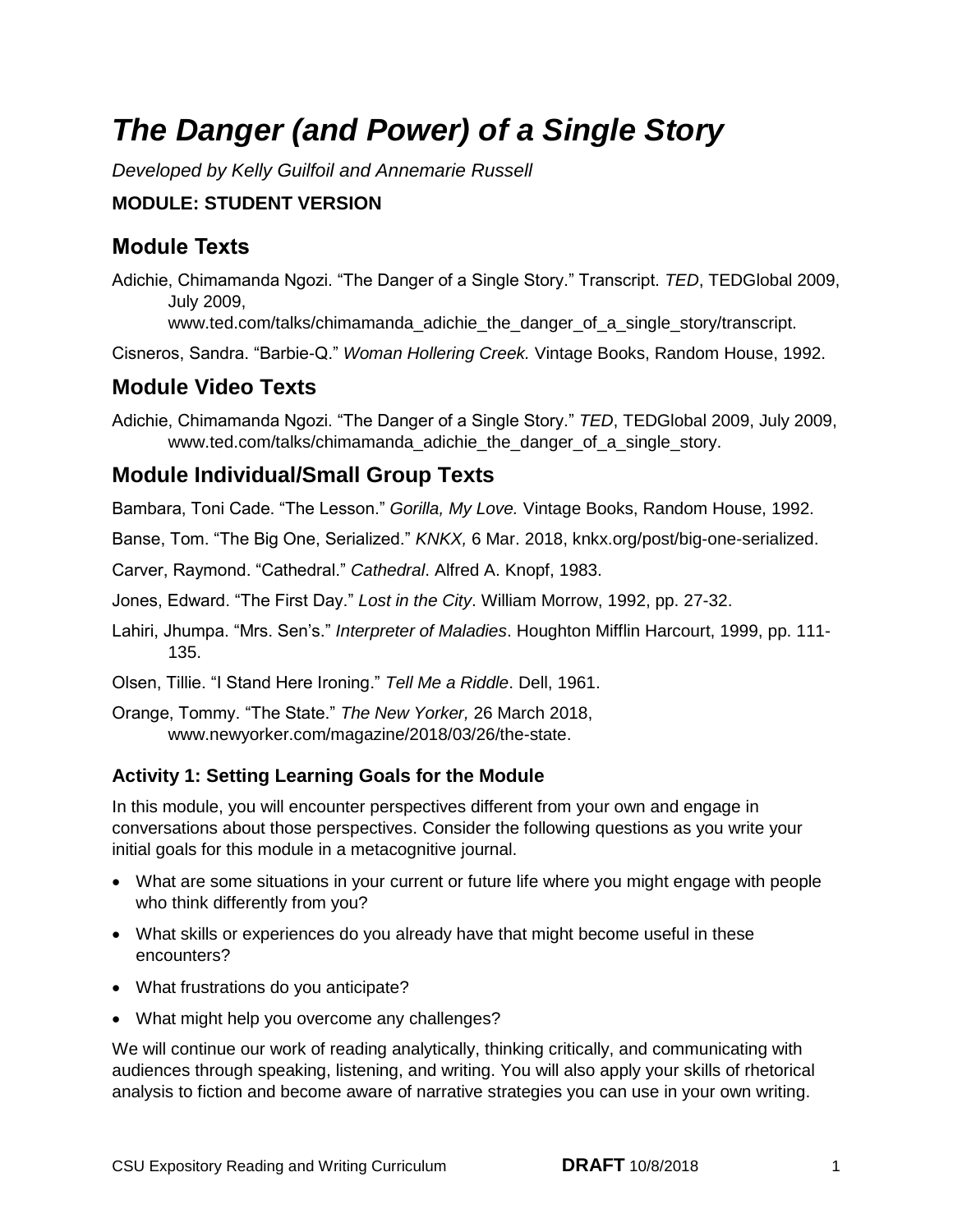- What have you practiced this year that might help with these steps?
- What skills have required your extra attention or practice?
- What's one skill you would most like to improve?

## **Reading Rhetorically**

## **Preparing to Read**

### **Activity 2: Getting Ready to Read – Recognizing the Single Story**

 As you view each photograph for the first time, use the following questions to prompt your thinking and reflective writing:

- What do you notice?
- What do you find most interesting?
- What do you find strangest?
- What do you find most revealing?

 As you view each photograph a second time, read the caption or accompanying a story for each image. After thinking about how the captions/stories reveal more about each image, write a personal reflection answering any of the following questions:

- What differences did you discover between your inferences about each image and the story revealed in the captions? What might account for any misinterpretations?
- How did the captions change, challenge, or confirm what you inferred about each image?
- What surprised you about the subjects of these photos?
- What surprised you about yourself as a viewer and interpreter of these photos?
- What do you think the photographers' purpose and the audience might have been for any of these photos?

## **Video Text 1 & Text 1 – "The Danger of a Single Story"**

#### **Activity 3: Getting Ready to Read – "The Danger of a Single Story"**

After viewing and rereading Adichie's TED Talk, discuss the following questions:

- 1. What is Adichie's claim? What strategies does she use to advance her argument? Which strategies do you find particularly effective? You may find it useful to refer to the transcript.
- 2. Adichie describes both being the subject of a single story and the single-storyteller making assumptions herself. Which of her anecdotes feels most familiar to you? What single story experiences in your life have caused you to reflect on assumptions?
- 3. Use the following graphic organizer to dig deeper into one or more of your single story experiences.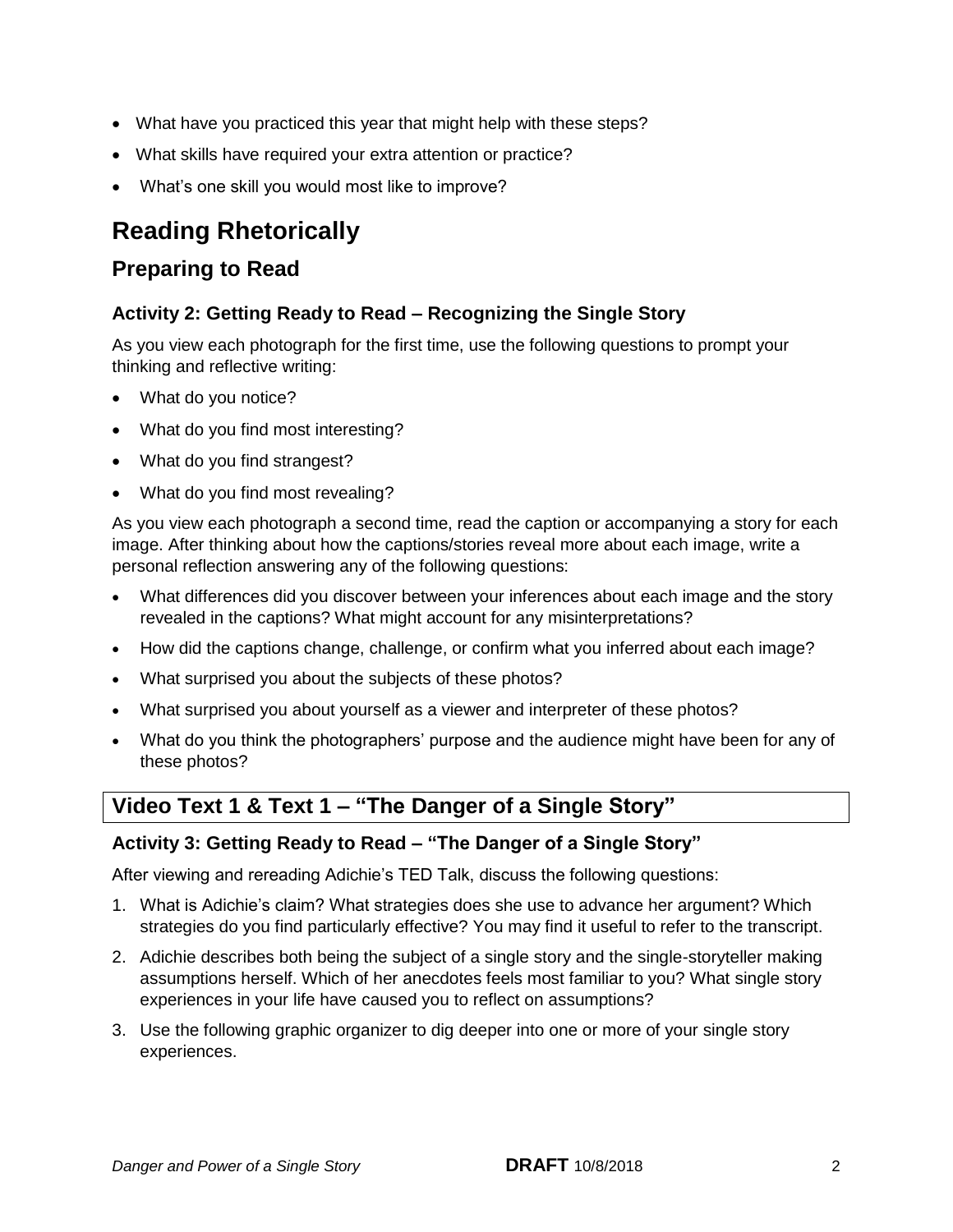| Choose a topic listed below. Use the chart to reflect on the differences between your<br>knowledge and beliefs. Think carefully about what experiences have led to your views. |                                                         |
|--------------------------------------------------------------------------------------------------------------------------------------------------------------------------------|---------------------------------------------------------|
| military life                                                                                                                                                                  | addiction police officers elderly people<br>immigrants  |
| poverty                                                                                                                                                                        | physical disabilities mental illness transgender people |
| What I know                                                                                                                                                                    | How I know it                                           |
|                                                                                                                                                                                |                                                         |
| What I believe                                                                                                                                                                 | Why I believe it                                        |
|                                                                                                                                                                                |                                                         |
| Which parts of your knowledge are drawn from reliable sources?<br>$\bullet$                                                                                                    |                                                         |
| Which might others dispute?                                                                                                                                                    |                                                         |
| How broad are the experiences that influence your beliefs?                                                                                                                     |                                                         |
| How might interacting with people involved in these topics influence your beliefs?                                                                                             |                                                         |

 What are some differences between knowledge and belief, for you personally or in general?

## **Activity 4: Understanding Key Vocabulary – Possible Sentences**

 To deepen your understanding of the keywords and ideas from the TED Talk "The Danger of a Single Story," complete the following:

- pity, startled, complex, authenticity, ashamed, power, dispossess, stereotypes, dignity. In your journal, write up to five sentences using the following key vocabulary: foreigners,
- Use two to three key vocabulary words in each sentence.
- Review the sentences you wrote with a partner. Make any necessary corrections.

## **Activity 5: Exploring Key Concepts – Relevant Vocabulary**

 Working with a partner, sort the following key terms into categories—any categories that make sense to you. Read the terms and definitions aloud and discuss decisions with your partner.

 **stereotype** (n.) a widely held but fixed and oversimplified image or the idea of a particular type of person or thing. (v.) to view or represent as a stereotype.

 **prejudice** (n.) preconceived opinion that is not based on reason or actual experience. (v.) give rise to prejudice in someone; make biased.

**implicit bias** (adj. n.) prejudice that is suggested though not directly expressed.

 **simplistic** (adj.) treating complex issues and problems as if they were much simpler than they really are.

**complicate** (v.) make something more complicated.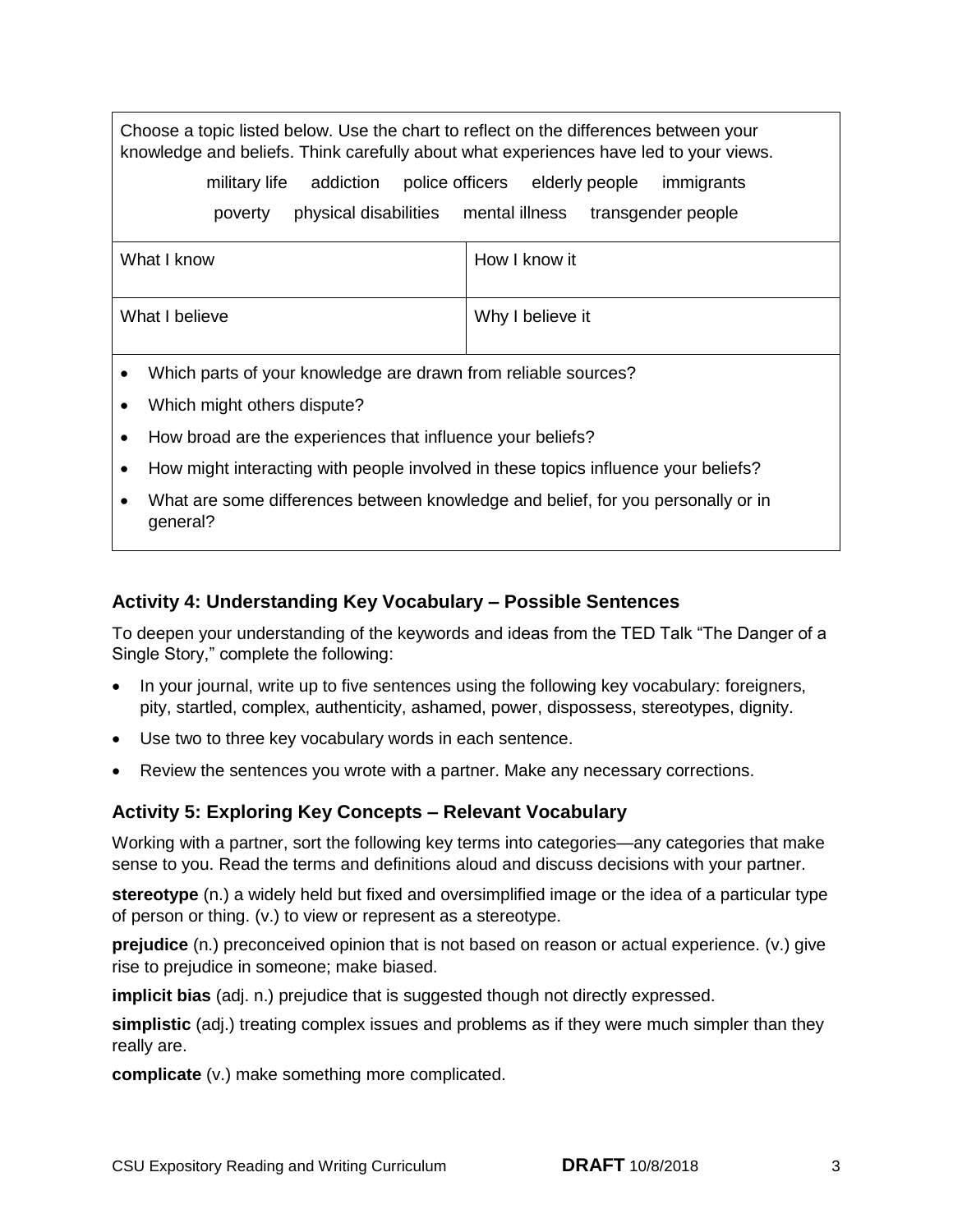**disrupt** (v.) interrupt by causing a disturbance or problem; drastically alter or destroy the structure of.

 **narrative** (n.) a spoken or written account of connected events; a story. (adj.) in the form of or concerned with narration.

 **ally** (n.) a person or organization that cooperates or helps another in a particular activity. (v.) side with or support.

 **advocate** (n.) a person who publicly supports or recommends a particular cause or policy. (v.) publicly recommend or support.

 **appropriation** (n.) the deliberate reworking of images and styles from earlier, well-known works of art. **appropriate** (v.) take something for one's own use, typically without the owner's permission.

**pander** (v). gratify or indulge an immoral or distasteful desire.

**authentic** (adj.) of undisputed origin and not a copy; genuine.

**compelling** (adj.) evoking interest, attention, or admiration in a powerfully irresistible way.

 Now work individually to write up to five sentences using the keywords in your journal. Use at least three keywords in each sentence. You may need to change the form of some words (like pander to pandering) to make them fit your sentences. Think back to the TED Talk and recent class discussions to find ideas for your writing.

## **Activity 6: Exploring Key Concepts – Identifying Audience**

 Based on your investigation of the assigned publisher's Web site, construct a profile for this publisher's ideal audience. Record your answers in your journal. Be prepared to share your results with the class.

- Characteristics: age, education, community, region, gender, class, ethnicity, etc.
- Motives and/or Interests: What is important to this audience? What do they want?
- World View: What values, beliefs, or assumptions might members of this audience share?
- What details from your publisher investigation were most useful in constructing this audience profile?

## **Text 2 – Cisneros, "Barbie-Q"**

## **Activity 7: Surveying the Text – Making Predictions and Asking Questions**

 Use your copy of the short story provided by your teacher and prepare to discuss the questions below. You may use the Internet to conduct brief research when necessary. Record your thinking in your journal or as annotations directly on your copy of the text. These notes will help you reflect on your reading process and compare this text to others later.

 Who is the author? Have you read anything by this author before? Look up an author bio from multiple sources. What do these author bios reveal about the author's interests and values?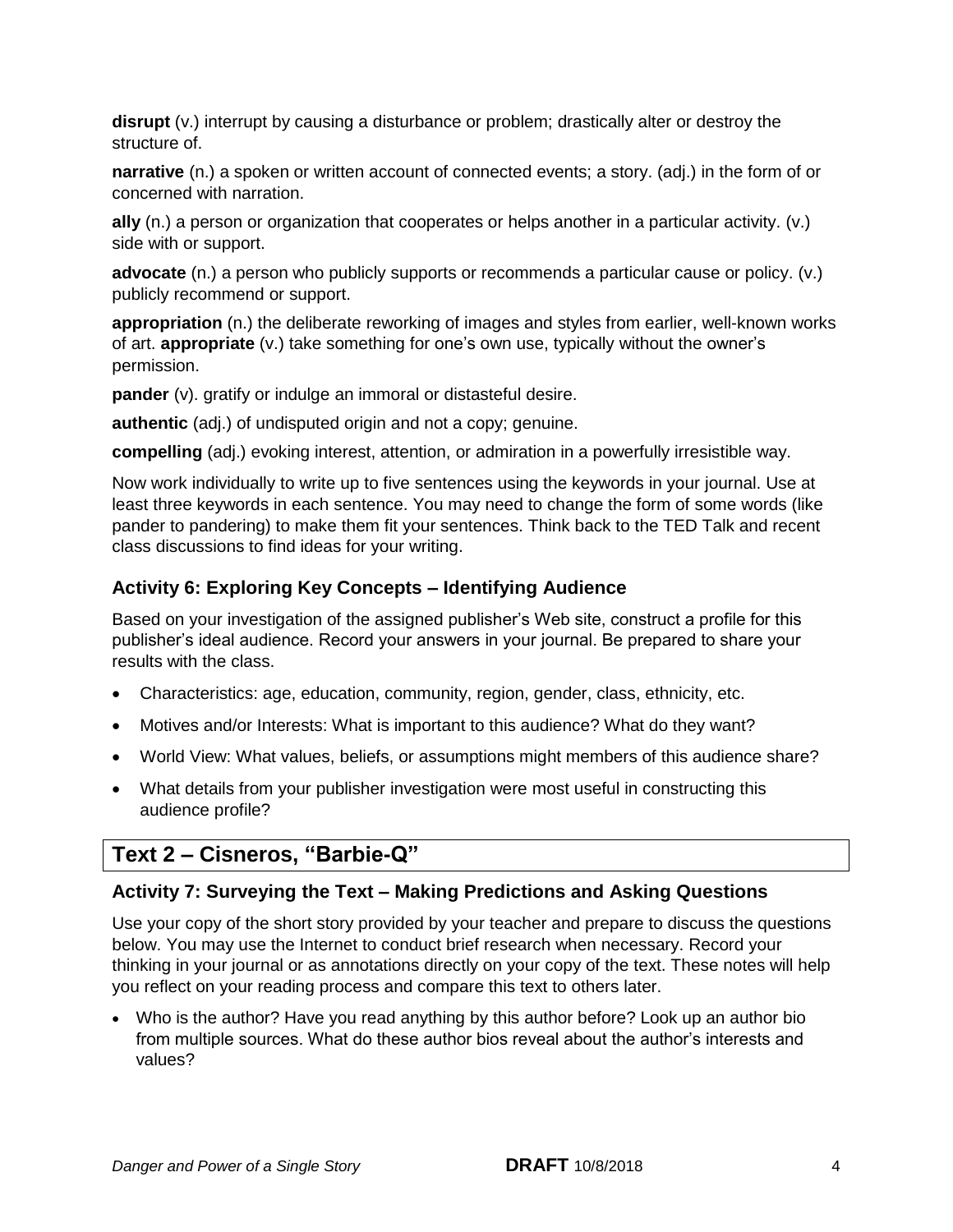- When and where was this story first published? What might the publication source reveal about the intended audience?
- What are your predictions about the content or tone of this text based on the title?
- The genre of this text is short fiction (short story). What do you already know about this genre? What other works from this genre have you read recently? What purposes, formatting, or style are generally associated with this genre?
- Skim the text. What do you notice about the format? Does anything surprise you, especially compared to other short stories you've read before? Are there any text features or structural features that might provide clues about what we can expect from this story? (Watch for the length of the text, length of paragraphs, spacing breaks, dialogue, headings, font changes, images, footnotes, etc.)
- Based on your predictions from this survey of the text, what are your initial responses? Do you have any personal interests or biases related to this text? Do you think you are among the author's intended audiences for this text? Why or why not?

## **Activity 8: Creating Personal Learning Goals**

Answer the following questions in your journal and label your entry with today's date.

### **As a reader**

- What connections do you notice between Adichie's TED Talk and the story you are about to read?
- What reading strategies have you used in the past that supports your reading of this story?
- How will your reading of this story differ from reading you've done before?

## **As a writer**

What might you learn from this text that supports your own narrative writing?

## **As a human**

How will you monitor your own biases as you read this story?

## **Reading Purposefully**

## **Activity 9: Reading for Understanding**

 As we surveyed the text, we thought about the author creating the story for readers in reality. Now we'll enter the world of the story and use SOAPSTone to understand the fictional situation.

- Speaker: From whose perspective is the story told? Who narrates?
- Occasion: What is the setting for this story? When and where does it take place?
- Audience: Is the speaker/narrator addressing the story to anyone in particular?
- Purpose: What is the speaker's/narrator's apparent purpose for telling this story?
- Subject: What topics are central to the story?
- Tone: What attitude does the speaker/narrator have toward the subject(s) of the story?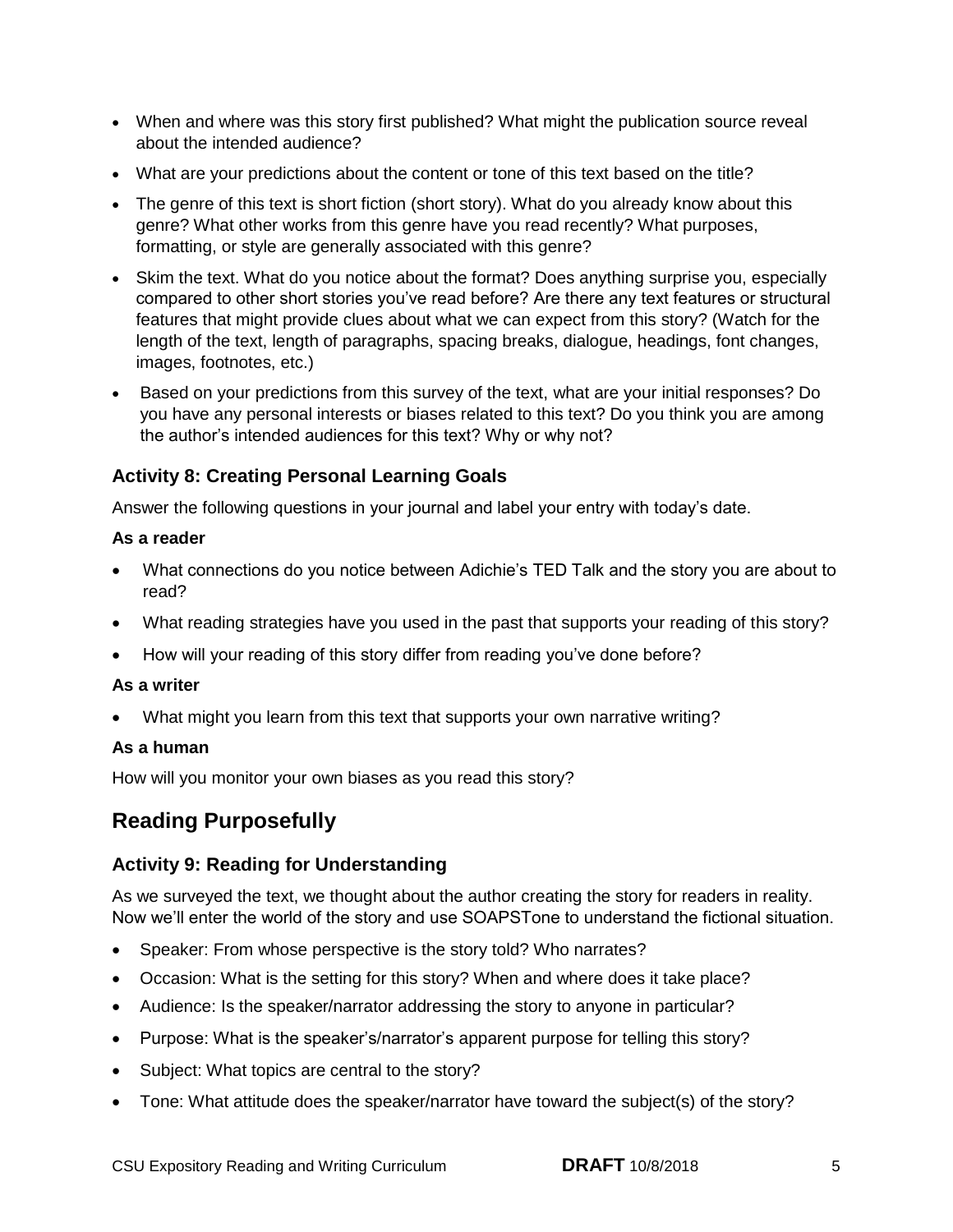### **Activity 10: Annotating and Questioning the Text**

 Your teacher will distribute a "Notice" bookmark and work through some paragraphs of "Barbie Q" to demonstrate how the text can be annotated using the bookmark clues. Read closely and annotate the remainder of the text on your own noticing and noting specific choices (diction, imagery, details, etc.) of the author's craft. You may add clues such as symbol, repetition, and figurative language to the bookmark.

### **Activity 11: Examining the Structure of the Text – Descriptive Outlining**

- 1. Divide the story into sections by drawing a line at each shift (change in time, location, tone, topic, or perspective).
- 2. For each section, note what the story **says** narratively (inside the story).
- 3. For each section, note what the story **does** rhetorically (beyond the story).

#### **Follow-up questions**:

- Does the story shift in its focus or tone? How can you tell? Watch for paragraph spacing, headings, transition words, change in focus.
- Trace the changes across these shifts. Watch for changes in character, setting, topic, tone. What seems to be important—the changes or the consistency? How might this shed light on an argument of the text?
- Which sections are most compelling? What makes them appeal to the audience? How might they support the author's argument in this text?
- Why does the story begin and end where it does? How does this focus attention on characters, themes, or topics?

#### **Activity 12: Considering the Rhetorical Situation**

- 1. In your journal, label a page with Author at the top, Audience at the bottom, and Topics and Argument in the middle.
- 2. Consult your prediction notes to describe everything you know about the **author**.
- 3. Consult your annotations to list the **topics**, both specific and general, that seem to be the focus of this story. Work with an elbow partner to group these topics into logical categories. Pay attention to any outliers that don't fit neatly into a category—they may complicate the rhetorical purpose or may serve a purely narrative function.
- 4. Consult your SOAPSTone notes to craft an **argumentative statement** based on the topics of the text. What might the author be saying about any of these topics? What claims are explicit or implied? Like a theme, this argumentative statement should extend beyond the story itself and apply to the larger world. Unlike a theme, an argumentative statement may call for action or a change in perspective from the audience. Check for an argument's validity by supporting it with evidence from the story.
- 5. Consult your prediction notes to describe the **audience**. Consider how different readers might respond to the argument. Why does this argument matter, and to whom? What counterclaims are possible from a hostile reader? Is there evidence in the story to support any counterclaims?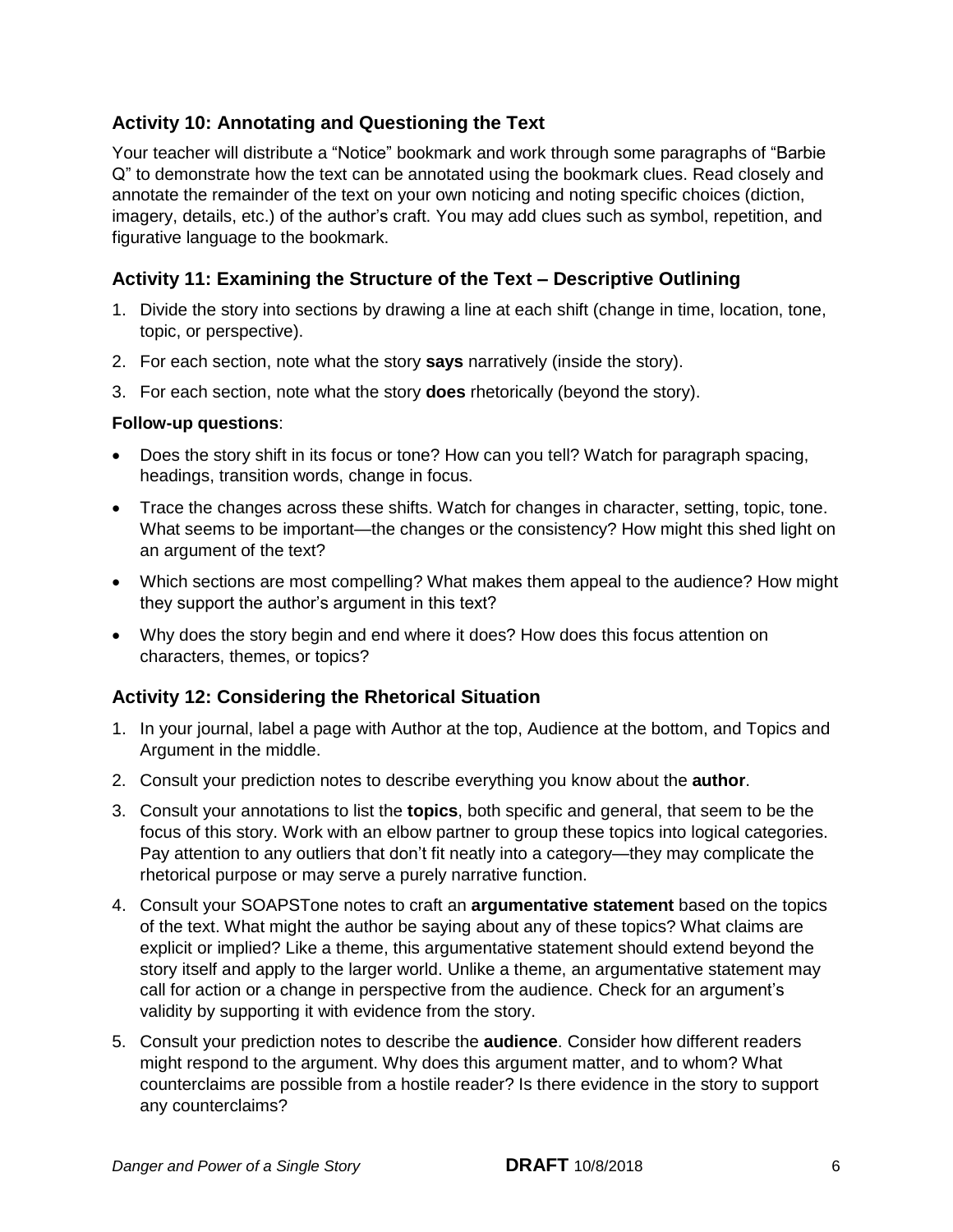## **Activity 13: Analyzing Rhetorical Grammar – Interrupted Passages**

 Interrupted Passage 1: Examine each passage from paragraph 2; then answer the questions in your journals.

"Every time the same story."

 We know that sentences need verbs. Why did the author break this grammatical "rule"? What could this choice reveal about the character or the tone of this passage?

 "Your Barbie is roommates with my Barbie, and my Barbie's boyfriend comes over and your Barbie steals him, okay?"

 This sentence, like many in this story, is written in the second person. This sentence even includes a direct question at the end. Why might Cisneros have chosen this point of view for this story? How might it advance her argument or appeal to her audience?

"Kiss kiss kiss."

What's the impact of repeating these three words as their own sentence?

"Then the two Barbies fight."

What's is suggested by this sudden shift between romance and anger?

"You dumbbell! He's mine. Oh no he's not, you stinky!"

 Why did Cisneros take time to include the dialogue of the girls' playing? Why did she choose not to use traditional dialogue formatting of quotation marks and paragraph breaks?

"Only Ken's invisible, right?"

 What's the impact of this rhetorical question? How does it help the reader get to know this character?

• "Because we don't have money for a stupid-looking boy doll when we'd both rather ask for a new Barbie outfit next Christmas."

 Some editors would mark this sentence as a fragment. How do the sentence structures in addition to their content create a picture of this character or invite the reader into the scene?

 "We have to make do with your mean-eyed Barbie and my bubblehead Barbie and our one outfit apiece not including the sock dress."

 Several phrases in this sentence are repeated from the first paragraph. Why were these words repeated? What makes them significant to the character or the context of this scene?

 Interrupted Passage 2: Examine each passage from paragraph 6, noticing the grammatical structure. Analyze why the author made the grammatical choices. Write your reflections in your journal.

- "So what if we didn't get our new Bendable Legs Barbie and Midge and Ken and Skipper and Tutti and Todd and Scooter and Ricky and Alan and Francie in nice clean boxes and had to buy them on Maxwell Street, all water-soaked and sooty."
- wash and wash and wash them." "So what if our Barbies smell like smoke when you hold them up to your nose even after you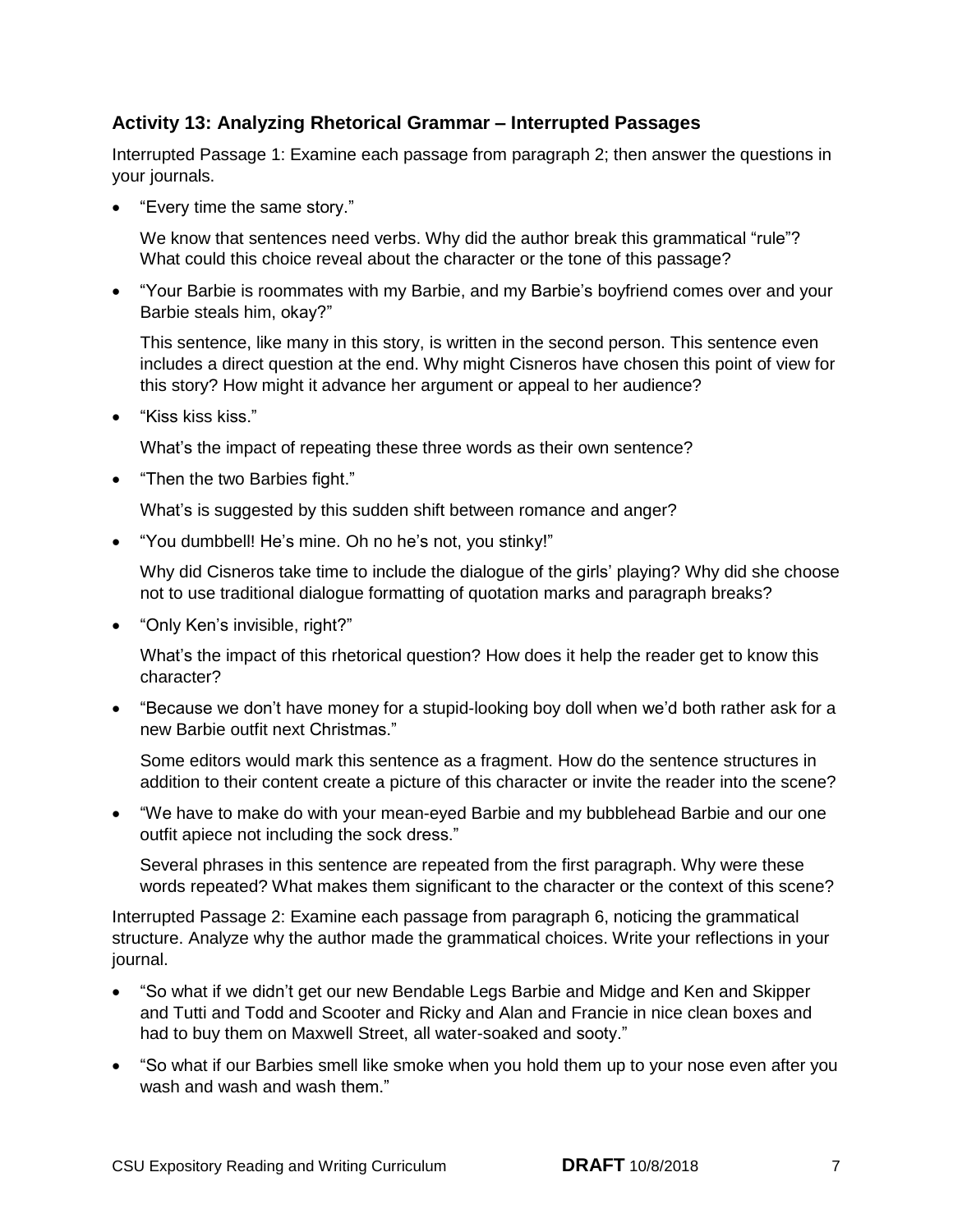- "And if the prettiest doll, Barbie's MOD'ern cousin Francie with real eyelashes, eyelash brush included, has a left foot that's melted a little—so?"
- "If you dress her in her new "Prom Pinks" outfit, satin splendor with matching coat, gold belt, clutch, and hair bow included, so long as you don't lift her dress, right?—who's to know."

#### **Activity 14: Analyzing Rhetorical Grammar– Mentor Sentences**

 Sentences vary in length and authors make varied choices in the use of grammar. Your teacher will model the use of mentor sentences using the following examples:

 "Lying on the street next to some tool bits, and platform shoes with the heels all squashed, and a fluorescent green wicker wastebasket, and aluminum foil, and hubcaps, and a pink shag rug, and windshield wiper blades, and dusty mason jars, and a coffee can full of rusty nails."

- 1. What do you notice in general, about parts of speech, about sentence structure?
- 2. How would changes to the grammatical structure change the rhetorical effect?
- 3. What's the rhetorical effect of this sentence as it is written?

"Two Mattel boxes."

- 1. What do you notice in general, about parts of speech, about sentence structure?
- 2. How would changes to the grammatical structure change the rhetorical effect?
- 3. What's the rhetorical effect of this sentence as it is written?

Now use the three questions to analyze additional sentences selected by you or your teacher.

#### **Activity 15: Analyzing Stylistic Choices – Comparing Voices**

 These are excerpts from short stories you may be reading in this module. Compare the narrative voice and style of these excerpts using strategies from your "Notice" bookmark. Notice similarities and differences between sentence length, sentence structure, verb voice, the point of view, word choice, tone, etc. After you analyze the excerpts, write two or three observations about an author's stylistic choices in your journal.

- 1. This blind man, an old friend of my wife's, he was on his way to spend the night. His wife had died. So he was visiting the dead wife's relatives in Connecticut. He called my wife from his in-law's. Arrangements were made. (Raymond Carver, "Cathedral")
- 2. Yours is the one with mean eyes and a ponytail. Striped swimsuit, stilettos, sunglasses, and gold hoop earrings. Mine is the one with bubble hair. Red swimsuit, stilettos, pearl earrings, and a wire stand. But that's all we can afford, besides one extra outfit apiece. (Sandra Cisneros, Barbie-Q)
- 3. We play the game at recess, and the teachers don't notice. We stand on the playground by the flagpole, arms ringed with colored bracelets from the drugstore, waiting. The boys come past us, in a bunch, all elbows, laughing. They pretend not to look. (Celeste Ng, "Girls, At Play")
- 4. "Who needs help?" Even if I came, what good would it do? You think because I am her mother I have a key, or that in some way you could use me as a key? She has lived for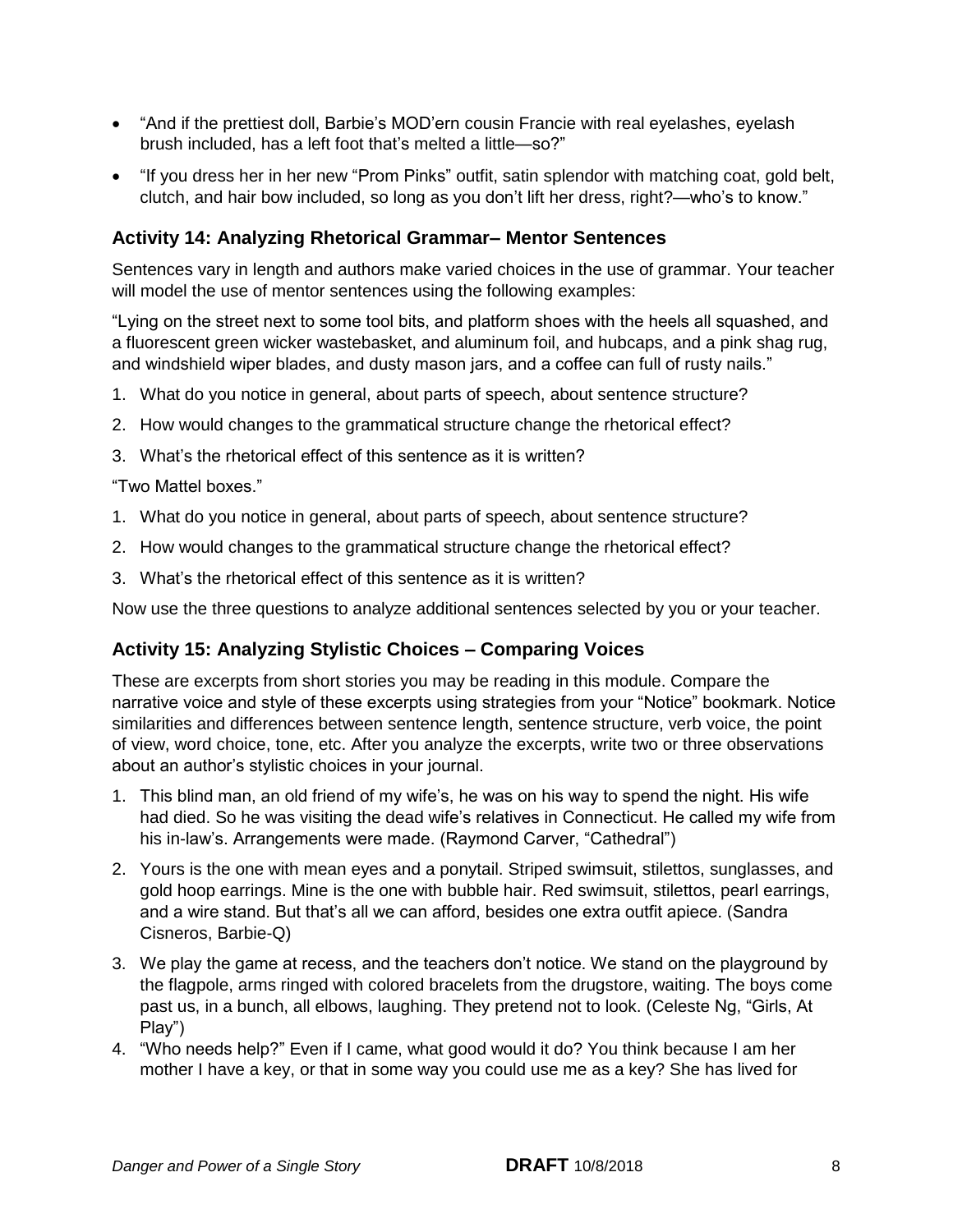nineteen years. There is all that life has happened outside of me, beyond me. (Tillie Olsen, "I Stand Here Ironing")

- 5. He especially enjoyed watching Mrs. Sen as she chopped things, seated on newspapers on the living room floor. Instead of a knife, she used a blade that curved like the prow of a Viking ship, sailing to battle in distant seas. (Jhumpa Lahiri, "Mrs. Sen's")
- 6. So this one day, Miss Moore rounds us all up at the mailbox and it's puredee hot and she's knockin herself out about arithmetic. And school supposed to let up in summer I heard, but she don't never let up. (Toni Cade Bambara, "The Lesson")
- 7. In an otherwise unremarkable September morning, long before I learned to be ashamed of my mother, she takes my hand and we set off down New Jersey Avenue to begin my very first day of school. I am wearing a checkered-like blue and-green cotton dress, and scattered about these colors are bits of yellow and white and brown. My mother has uncharacteristically spent nearly an hour on my hair that morning, plaiting and replaiting so that now my scalp tingles. (Edward P. Jones, "The First Day")
- 8. You're headed to a powwow. You were invited to drum at the Big Oakland Powwow even though you quit drum group. You weren't gonna go. You haven't wanted to see anyone from work since you got fired. (Tommy Orange, "The State")

## **Activity 16: Analyzing Stylistic Choices – Charting Rhetorical Appeals**

 Choose one or two of the following excerpts for a more focused analysis of the author's stylistic choices and rhetorical purposes.

- 1. This blind man, an old friend of my wife's, he was on his way to spend the night. His wife had died. So he was visiting the dead wife's relatives in Connecticut. He called my wife from his in-law's. Arrangements were made. (Raymond Carver, "Cathedral")
- 2. Yours is the one with mean eyes and a ponytail. Striped swimsuit, stilettos, sunglasses, and gold hoop earrings. Mine is the one with bubble hair. Red swimsuit, stilettos, pearl earrings, and a wire stand. But that's all we can afford, besides one extra outfit apiece. (Sandra Cisneros, Barbie-Q)
- 3. We play the game at recess, and the teachers don't notice. We stand on the playground by the flagpole, arms ringed with colored bracelets from the drugstore, waiting. The boys come past us, in a bunch, all elbows, laughing. They pretend not to look. (Celeste Ng, "Girls, At Play")
- 4. "Who needs help?" Even if I came, what good would it do? You think because I am her mother I have a key, or that in some way you could use me as a key? She has lived for nineteen years. There is all that life has happened outside of me, beyond me. (Tillie Olsen, "I Stand Here Ironing")
- 5. He especially enjoyed watching Mrs. Sen as she chopped things, seated on newspapers on the living room floor. Instead of a knife, she used a blade that curved like the prow of a Viking ship, sailing to battle in distant seas. (Jhumpa Lahiri, "Mrs. Sen's")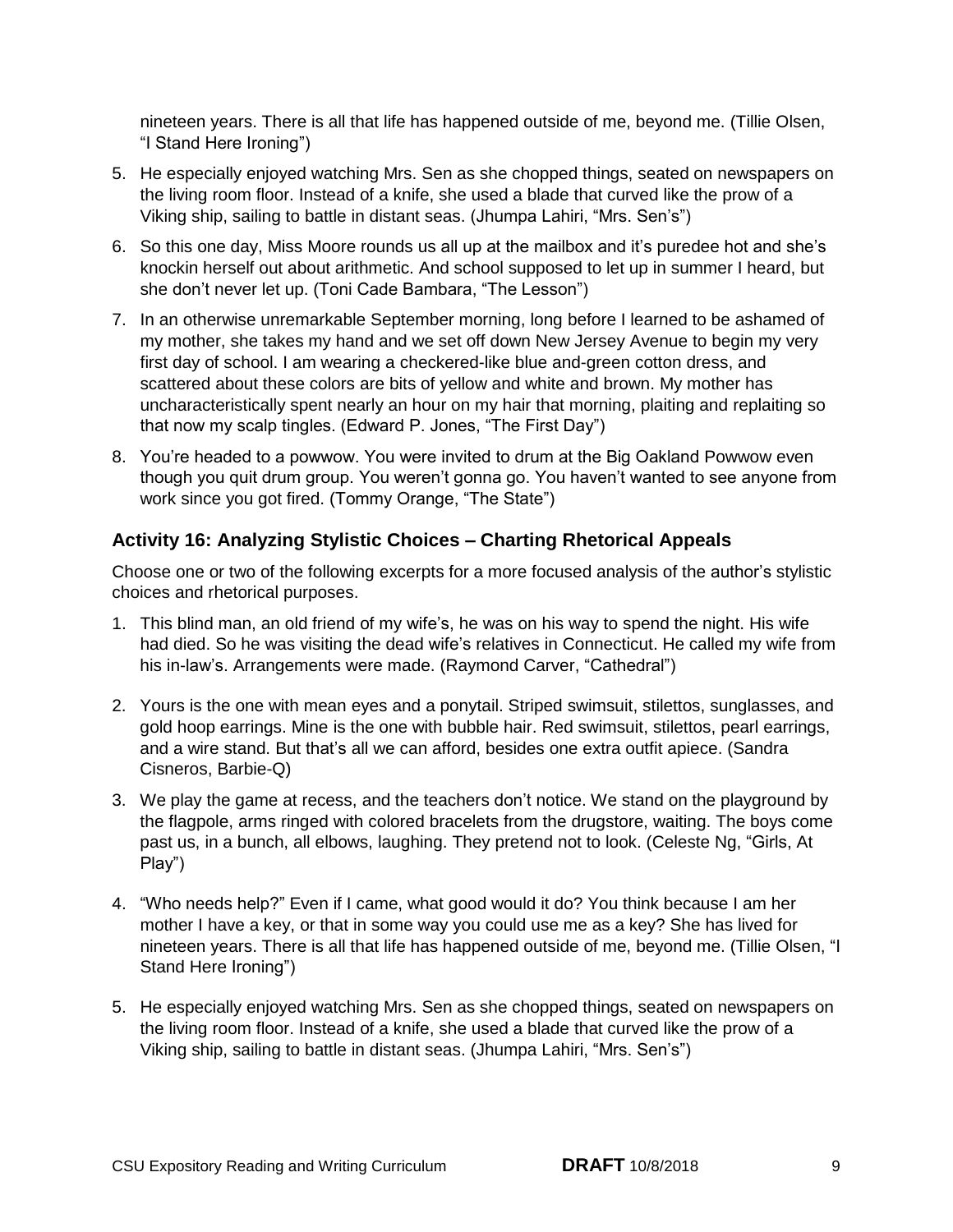- 6. So this one day, Miss Moore rounds us all up at the mailbox and it's puredee hot and she's knockin herself out about arithmetic. And school supposed to let up in summer I heard, but she don't never let up. (Toni Cade Bambara, "The Lesson")
- 7. In an otherwise unremarkable September morning, long before I learned to be ashamed of my mother, she takes my hand and we set off down New Jersey Avenue to begin my very first day of school. I am wearing a checkered-like blue and-green cotton dress, and scattered about these colors are bits of yellow and white and brown. My mother has uncharacteristically spent nearly an hour on my hair that morning, plaiting and replaiting so that now my scalp tingles. (Edward P. Jones, "The First Day")
- 8. You're headed to a powwow. You were invited to drum at the Big Oakland Powwow even though you quit drum group. You weren't gonna go. You haven't wanted to see anyone from work since you got fired. (Tommy Orange, "The State")

| What stylistic choices does<br>the author make? Use your<br>"Notice" bookmark to look for<br>clues. | Do these choices appeal to<br>ethos (speaker's credibility),<br>logos (logic), or pathos<br>(emotion)? | How do these stylistic and<br>rhetorical choices develop<br>the argument for the<br>audience? |
|-----------------------------------------------------------------------------------------------------|--------------------------------------------------------------------------------------------------------|-----------------------------------------------------------------------------------------------|
|                                                                                                     |                                                                                                        |                                                                                               |
|                                                                                                     |                                                                                                        |                                                                                               |
|                                                                                                     |                                                                                                        |                                                                                               |

Excerpt Author and Title: \_\_\_\_\_\_\_\_\_\_\_\_\_\_\_\_\_\_\_\_\_\_\_\_\_\_\_\_\_\_\_\_\_\_\_\_\_\_\_\_\_\_\_\_\_\_\_\_\_\_\_\_\_\_\_\_

## **Questioning the Text**

#### **Activity 17: Summarizing and Responding**

Complete a summary and response chart for "Barbie-Q."

| Title and author:    |  |
|----------------------|--|
| Whose story is told? |  |
| Argument:            |  |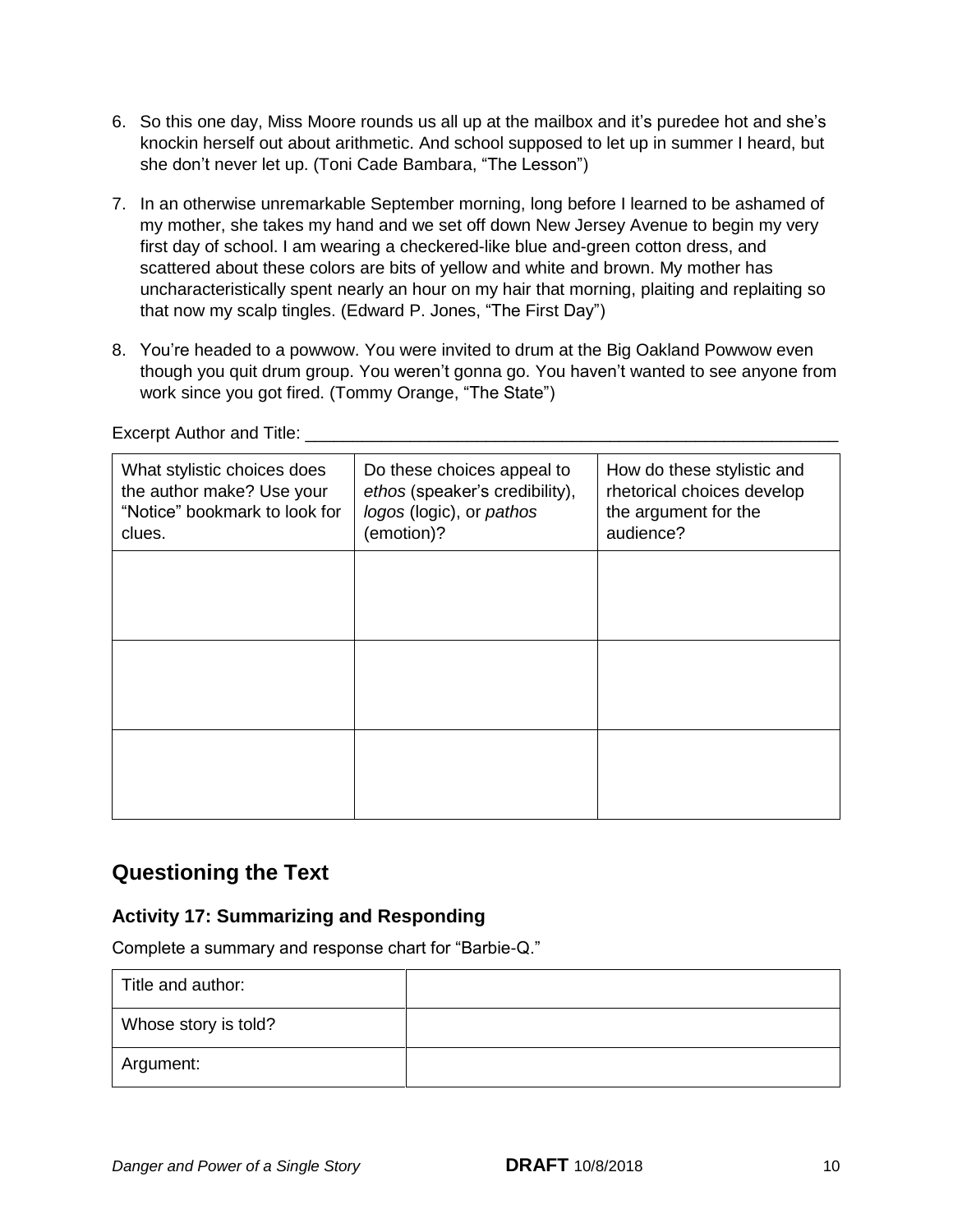| Your reactions (emotional, logical,<br>and credibility-based):                    |  |
|-----------------------------------------------------------------------------------|--|
| In what ways does the author put<br>the audience in a receptive frame of<br>mind? |  |
| Intended audience and their<br>potential reaction:                                |  |
| Hostile audience and their potential<br>reaction:                                 |  |
| Necessary audience and their<br>potential reaction:                               |  |

## **Individual or Small Group Text – 1) Bambara, "The Lesson"; 2) Banse, "The Big One, Serialized"; 3) Carver, "Cathedral"; 4) Jones, "The First Day"; 5) Lahiri, "Mrs. Sen's"; 6) Olsen, "I Stand Here Ironing";** *or*   **7) Orange, "The State"**

## **Activity 18: Thinking Critically – Reading Rhetorically Revisited**

 Choose a short story from those provided. Work with a small group who has chosen the same story.

 Follow the steps taken in Activities 7-16 to apply your skills to the new text. Although the steps are listed below, you may want to refer to your work in your journals on "Barbie-Q" as a model.

## 1. **Surveying the Text / Making Predictions and Asking Questions**

- Who is the author? Have you read anything by this author before? Look up an author bio from multiple sources. What do these author bios reveal about the author's interests and values?
- When and where was this story first published? What might the publication source reveal about the intended audience?
- What are your predictions about the content or tone of this text based on the title?
- The genre of this text is short fiction (short story). What do you already know about this genre? What other works from this genre have you read recently? What purposes, formatting, or style are generally associated with this genre?
- Skim the text. What do you notice about the format? Does anything surprise you, especially compared to other short stories you've read before? Are there any text features or structural features that might provide clues about what we can expect from this story? (Watch for the length of the text, length of paragraphs, spacing breaks, dialogue, headings, font changes, images, footnotes, etc.)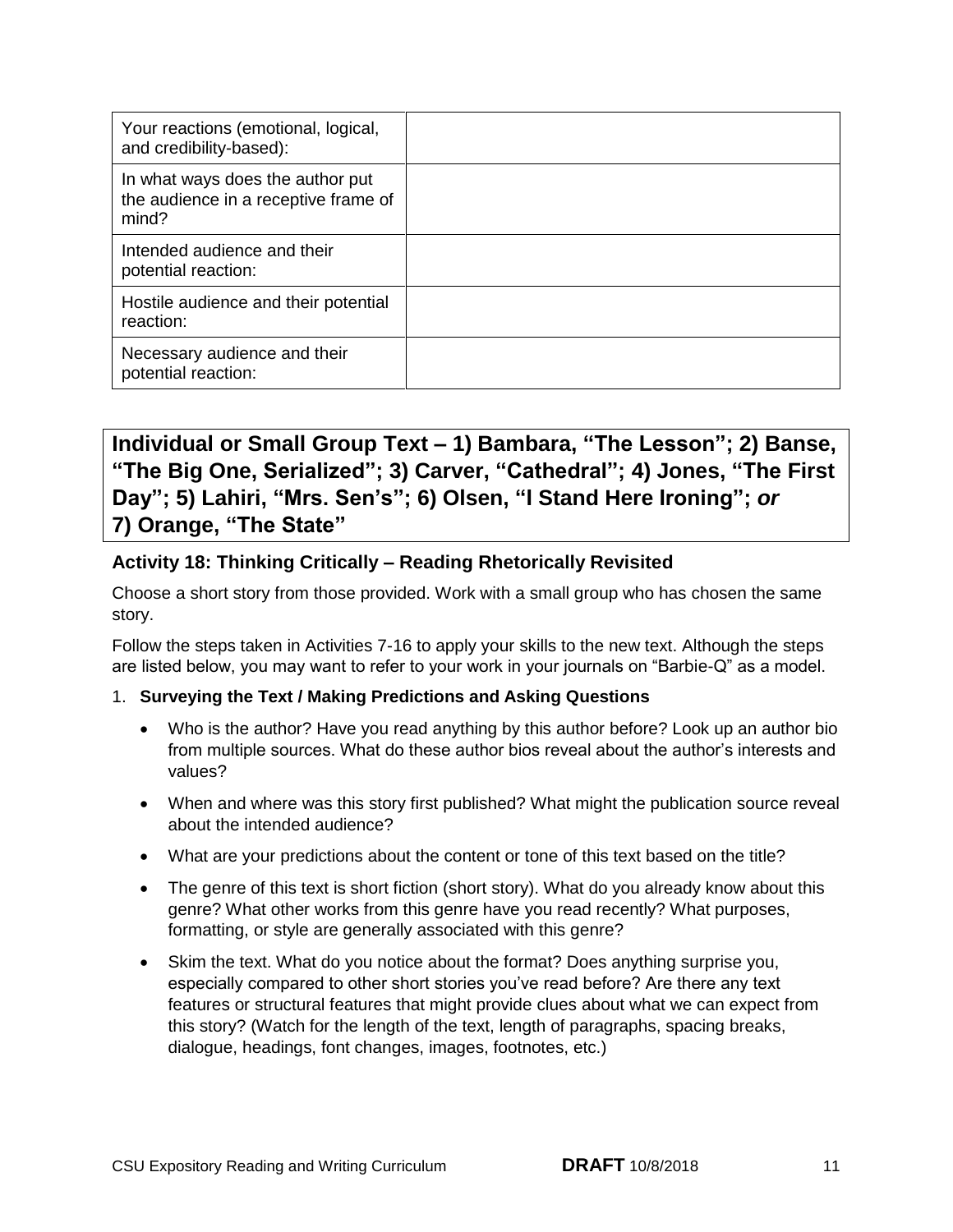• Based on your predictions from this survey of the text, what are your initial responses? Do you have any personal interests or biases related to this text? Do you think you are among the author's intended audiences for this text? Why or why not?

#### 2. **Creating Personal Learning Goals: Metacognitive Journal**

#### As a reader

- What connections do you notice between Adichie's TED Talk and the story you are about to read?
- What reading strategies have you used in the past that supports your reading of this story?
- How will your reading of this story differ from reading you've done before?

#### As a writer

What might you learn from this text that supports your own narrative writing?

#### As a human

• How will you monitor your own biases as you read this story?

#### 3. **Reading for Understanding: SOAPSTone**

- Speaker: From whose perspective is the story told? Who narrates?
- Occasion: What is the setting for this story? When and where does it take place?
- Audience: Is the speaker/narrator addressing the story to anyone in particular?
- Purpose: What is the speaker's/narrator's apparent purpose for telling this story?
- Subject: What topics are central to the story?
- Tone: What attitude does the speaker/narrator have toward the subject(s) of the story?
- 4. **Annotating and Questioning the Text: "Notice" Bookmark**
	- What do you notice?
	- What surprises you?
	- What changes, challenges, or confirms what you knew before?
	- Use the "Notice" bookmark for further questions.

#### 5. **Negotiating Meaning: Strategies Bookmark**

- Use opposite side of "Notice" bookmark.
- 6. **Examining the Structure of the Text: Descriptive Outlining** 
	- Divide the story into sections by drawing a line at each shift (change in time, location, tone, topic, or perspective).
	- For each section, note what the story says narratively (inside the story).
	- For each section, note what the story does rhetorically (beyond the story).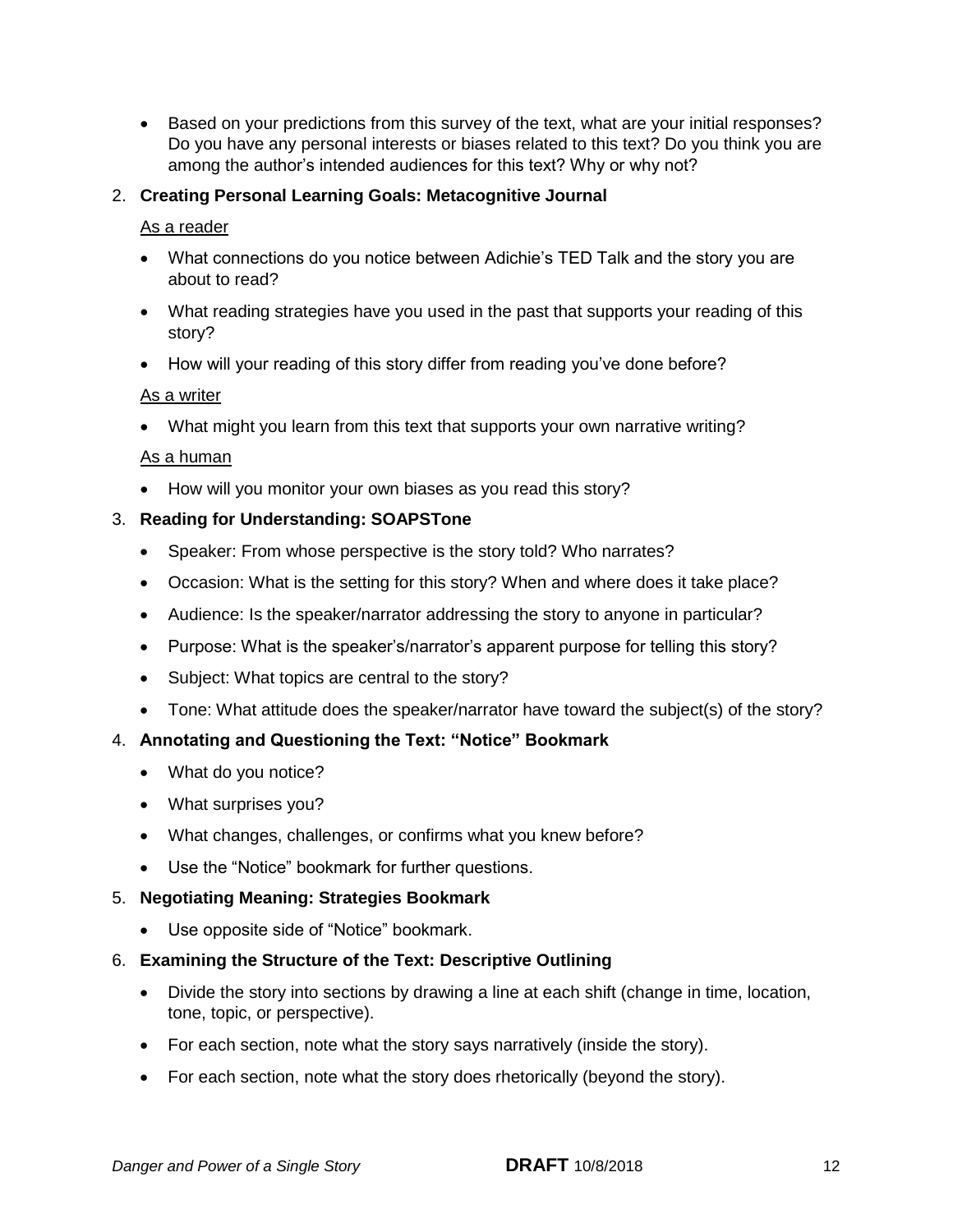#### 7. **Considering the Rhetorical Situation: Author, Topics, Argument, Audience**

- In your journals, label a page with Author at the top, Audience at the bottom, and Topics and Argument in the middle.
- Consult your prediction notes to describe everything you know about the author and the intended audience.
- Consult your annotations to list the topics, both specific and general, that seem to be the focus of this story. Work with an elbow partner to group these topics into logical categories. Pay attention to any outliers that don't fit neatly into a category—they may complicate the rhetorical purpose or may serve a purely narrative function.
- Consult your SOAPSTone notes to craft an argumentative statement based on the topics of the text. What might the author be saying about any of these topics? What claims are explicit or implied? Like a theme, this argumentative statement should extend beyond the story itself and apply to the larger world. Unlike a theme, an argumentative statement may call for action or a change in perspective from the audience. Check for an argument's validity by supporting it with evidence from the story.
- Focusing again on the audience end of the page, consider how different readers might respond to the argument. Why does this argument matter, and to whom? What counterclaims are possible from a hostile reader? Is there evidence in the story to support any counterclaims?

#### 8. **Analyzing Rhetorical Grammar: Mentor Sentences**

 choices. Write your reflections in your journal. (See sample questions in Activity 14 if Notice the grammatical structure. Analyze why the author made the grammatical needed.)

#### 9. **Analyzing Stylistic Choices: Charting Rhetorical Appeals**

 Notice similarities and differences between sentence length, sentence structure, verb voice, the point of view, word choice, tone, etc. After you analyze the excerpts, write two or three observations about an author's stylistic choices in your journal.

#### 10. **Summarizing and Responding**

- Title and author
- Whose story is told?
- Argument
- Your reactions
- In what ways does the author put the audience in a receptive frame of mind?
- Intended audience and their potential reaction
- Hostile audience and their potential reaction
- Necessary audience and their potential reaction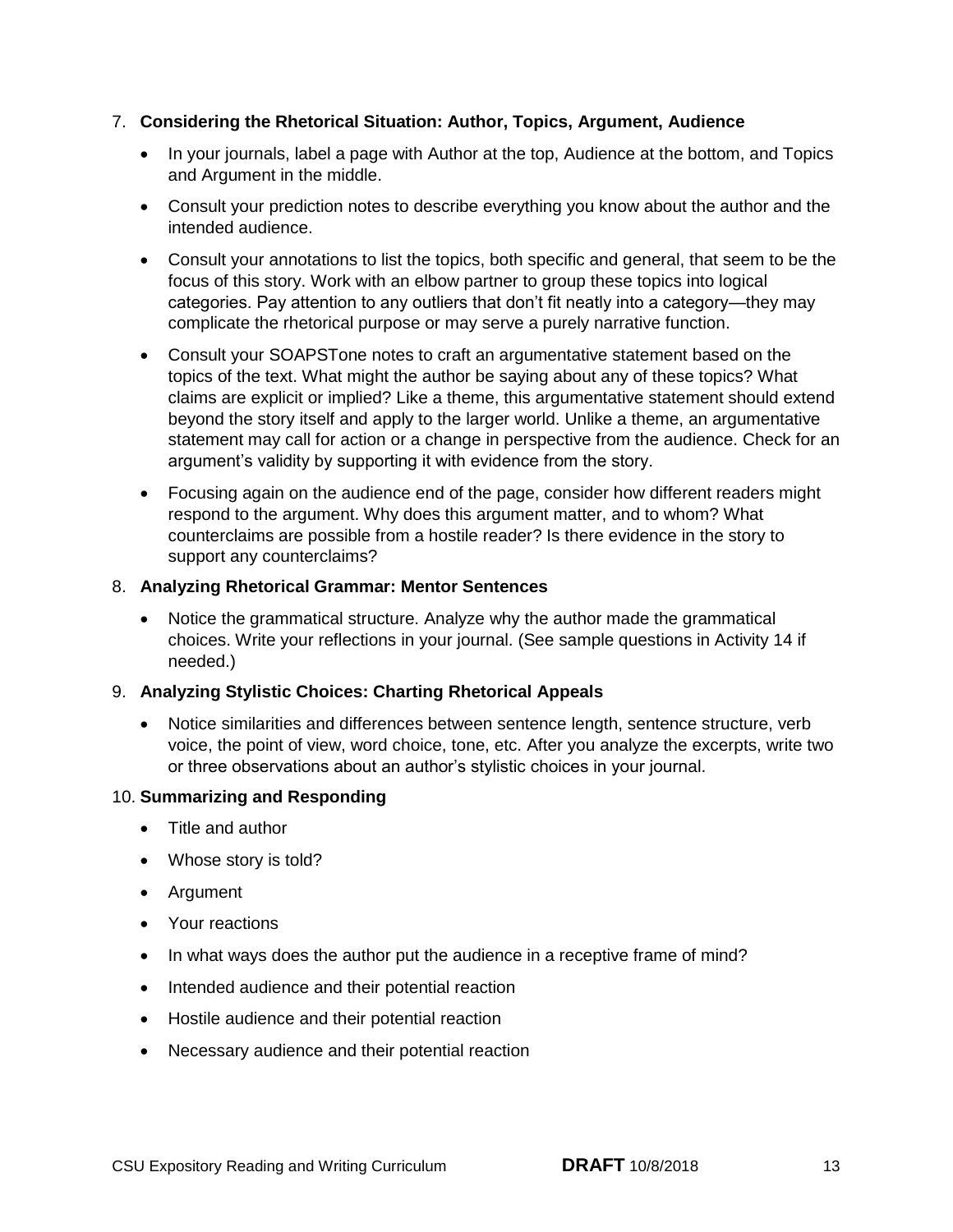## **Activity 19: Synthesizing Multiple Perspectives**

 Discuss the following essential questions in your rotating Conver-Stations. Bring your Summarizing and Responding charts and annotated copy of each text to provide evidence in your conversations. Record the most interesting ideas from each conversation on a blank sheet of paper. At the end of the activity, respond to one essential question in two to three sentences and submit as an exit slip.

- How do the stories in this module either challenge or support Adichie's central argument in "The Danger of a Single Story"? Which characters had their own single story experiences? Which stories challenge our own assumptions as readers?
- What's the relationship between power and storytelling? How do the stories in this module deconstruct traditionally held ideas of power, specifically with regard to gender, race, and class?

 What "single stories" exist in America today that lead to prejudice, stereotypes, and misunderstandings? How are authors, journalists, and artists using narratives to complicate these simplistic beliefs? What single story can you identify and complicate with your own text?

## **Activity 20: Synthesizing Multiple Perspectives – Revisiting Relevant Vocabulary**

 1. Look again at the relevant vocabulary from Activity 5. How many of these words are you comfortable using? Refer to the definitions for any that are not familiar. Revise sentences you wrote in Activity 5 based on your recent learning.

| ally       | advocate   | appropriation | authentic  |
|------------|------------|---------------|------------|
| compelling | complicate | disrupt       | narrative  |
| pander     | prejudice  | simplistic    | stereotype |

- 2. Now think about the stories you read after the TED Talk. For each story, choose three to five of the most relevant words from this list and write a new sentence expressing how these words relate to the story.
- 3. Write one more sentence using three to five words from the list above to answer an essential question based on the TED Talk and the stories you read.
	- $\bullet$  in "The Danger of a Single Story"? Which characters had their own single story How do the stories in this module either challenge or support Adichie's central argument experiences? Which stories challenge our own assumptions as readers?
	- What's the relationship between power and storytelling? How do the stories in this module deconstruct traditionally held ideas of power, specifically with regard to gender, race, and class?
	- What "single stories" exist in American today that lead to prejudice, stereotypes, and misunderstandings? How are authors, journalists, and artists using narratives to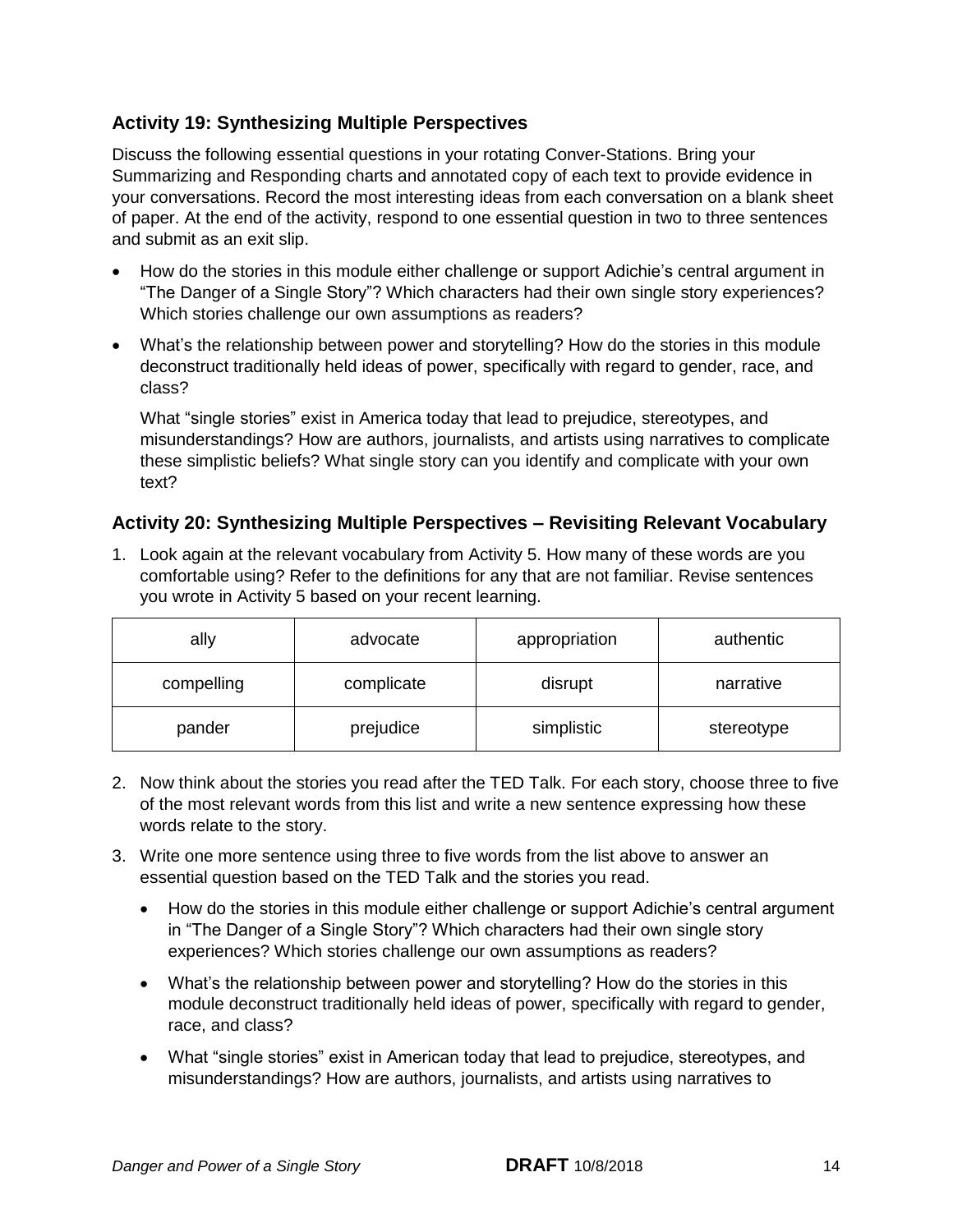complicate these simplistic beliefs? What single story can you identify and complicate with your own texts?

## **Activity 21: Reflecting on Your Reading Process**

 Return to your metacognitive journal where you set learning goals for both stories. Use the following questions to reflect on your reading and plan for your writing. Write your responses in your metacognitive journal and label your entry with today's date.

#### **As a reader**

- What are your most significant learnings from the texts you have encountered in this module?
- Which strategies have been most helpful in reading fiction with a rhetorical lens?
- like making predictions, SOAPSTone, annotating with the Notice bookmark, vocabulary strategies, visualization, syntax surgery, descriptive outlining, considering the rhetorical situation, interrupted passages, mentor sentences, voice/style comparisons, charting rhetorical appeals, comparing audience reactions, and Conver-Stations. What have you learned by applying these strategies as you read? Think about strategies

#### **As a writer**

- What have you learned about structuring a narrative to develop an argument?
- What have you learned about appealing to a specific audience?
- What have you discovered about using grammar rhetorically?
- What stylistic choices will you experiment in your own writing?

#### **As a human**

- What has changed in your thinking about the topics at hand?
- What changes are you considering for your actions based on what you've read and discussed?
- What would you like to learn more about?

## **Preparing to Respond**

## **Discovering What You Think**

## **Activity 22: Considering Your Task and Your Rhetorical Situation**

 After you listen to your teacher read the prompt, reread it and circle any unfamiliar words. Annotate the prompt with numbers indicating the steps you need to complete. Your class will work together to create a list of strategies to achieve each step.

 **Writing prompt:** What is a dangerously narrow single story from a community you know? Perhaps it's one you believed until you learned more about the people involved, or maybe it's a single story some people believe about you or your family. Develop a narrative (fiction or nonfiction) to help complicate this simplistic belief for a specific audience. If your narrative focuses on a community different from your own, position yourself as an ally rather than co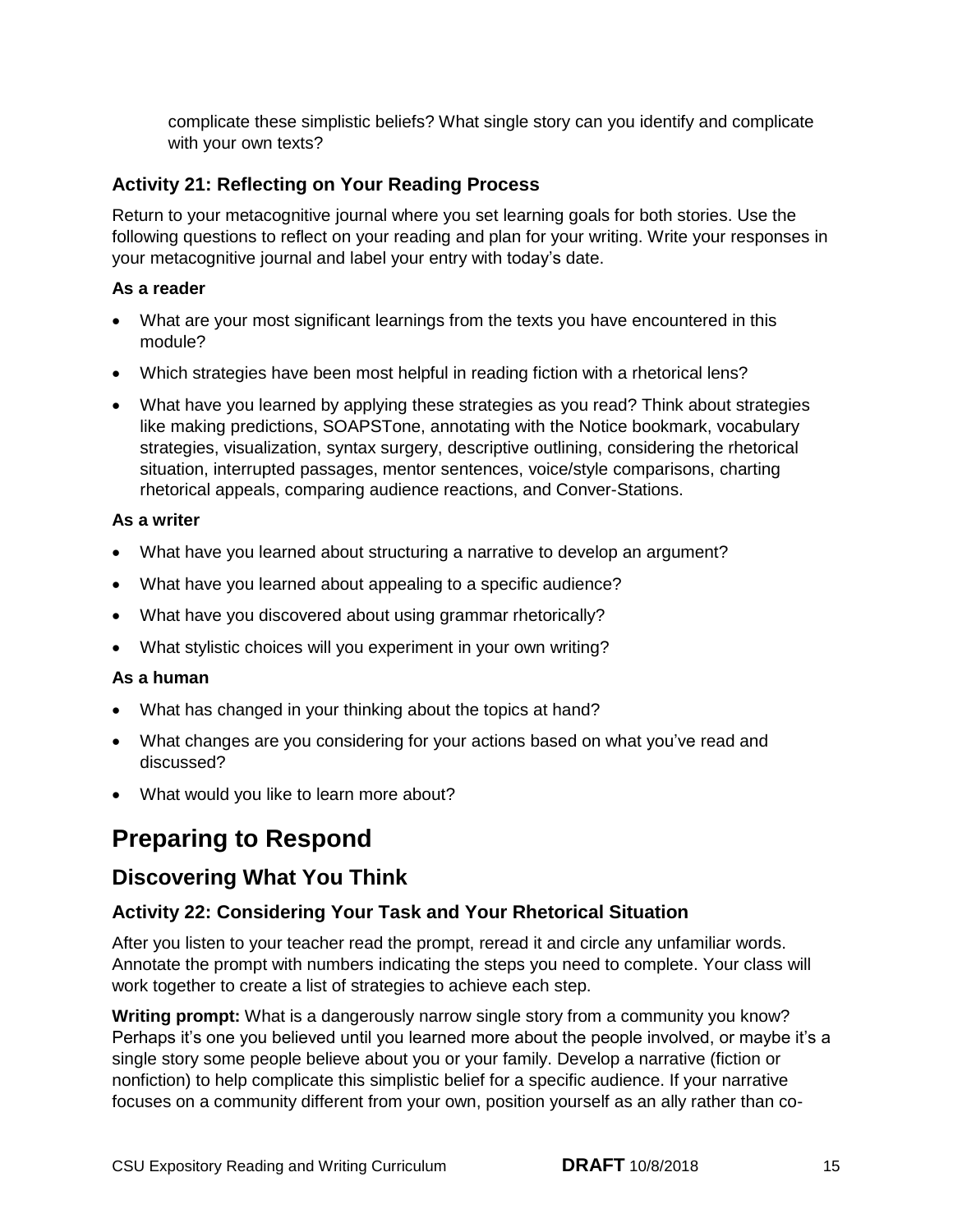opting the perspective you've selected. Anticipate your audience's needs by selecting a medium, genre, and style that will invite interest and empathy.

- 1. Choose a problematic single story brainstorm single stories
- 2. Identify a specific audience analyze audience needs
- 3. Research the topic interview, search online, read/watch/listen to local news
- 4. Make choices (medium, genre, and style) to appeal to the intended audience compare examples of different media and genre, review stylistic choices from short stories
- 5. Write a narrative use strategies from Notice bookmark and analysis notes, plan using a descriptive outline, draft, revise, edit

 **Alternative writing prompt:** In her TED Talk "The Danger of a Single Story," author Chimamanda Ngozi Adichie argues that stories have great power, both "to dispossess and to malign," and "to empower and to humanize." Choose a story from this module and decide whether, in its craft and appeal to a specific audience, it has achieved the power Adichie describes. Has it complicated a single story for an audience that previously held a simplistic view? Does it fall short by appealing only to audiences already familiar with the complex subject? Or does it wield a darker power, reinforcing a stereotype or maligning a marginalized community? Using specific evidence from Adichie's speech, your analysis of the short story, and your investigation of the story's intended audience, create an argument to convince your classmates and teacher that the story you select should be upheld as an example of literary social justice or rejected due to its limited appeal or purpose.

- 1. Choose a short story review short stories, annotations, and notes
- 2. Decide whether selected story empowers, falls short, or maligns review rhetorical situation notes and summary/response notes
- 3. Select evidence from TED Talk, story, and audience analysis use close reading and discussion notes
- 4. Choose a medium and genre (speech, essay, letter) consider audience needs, review the format of the selected genre
- 5. Create an argument plan using a descriptive outline, draft, revise, edit

#### **Activity 23: Gathering Relevant Ideas and Materials**

 We've heard a speech arguing that stories "empower and humanize" people. Then we read several fictional narratives that sought to achieve that goal. Now we will explore a variety of narrative nonfiction texts that have the same goal. These texts offer ideas for topics, media, and genres to write your narrative. Choose several texts from the list of Web sites provided and take note of the argument and potential audience reactions to each.

| Title, author, and genre |  |
|--------------------------|--|
| Argument                 |  |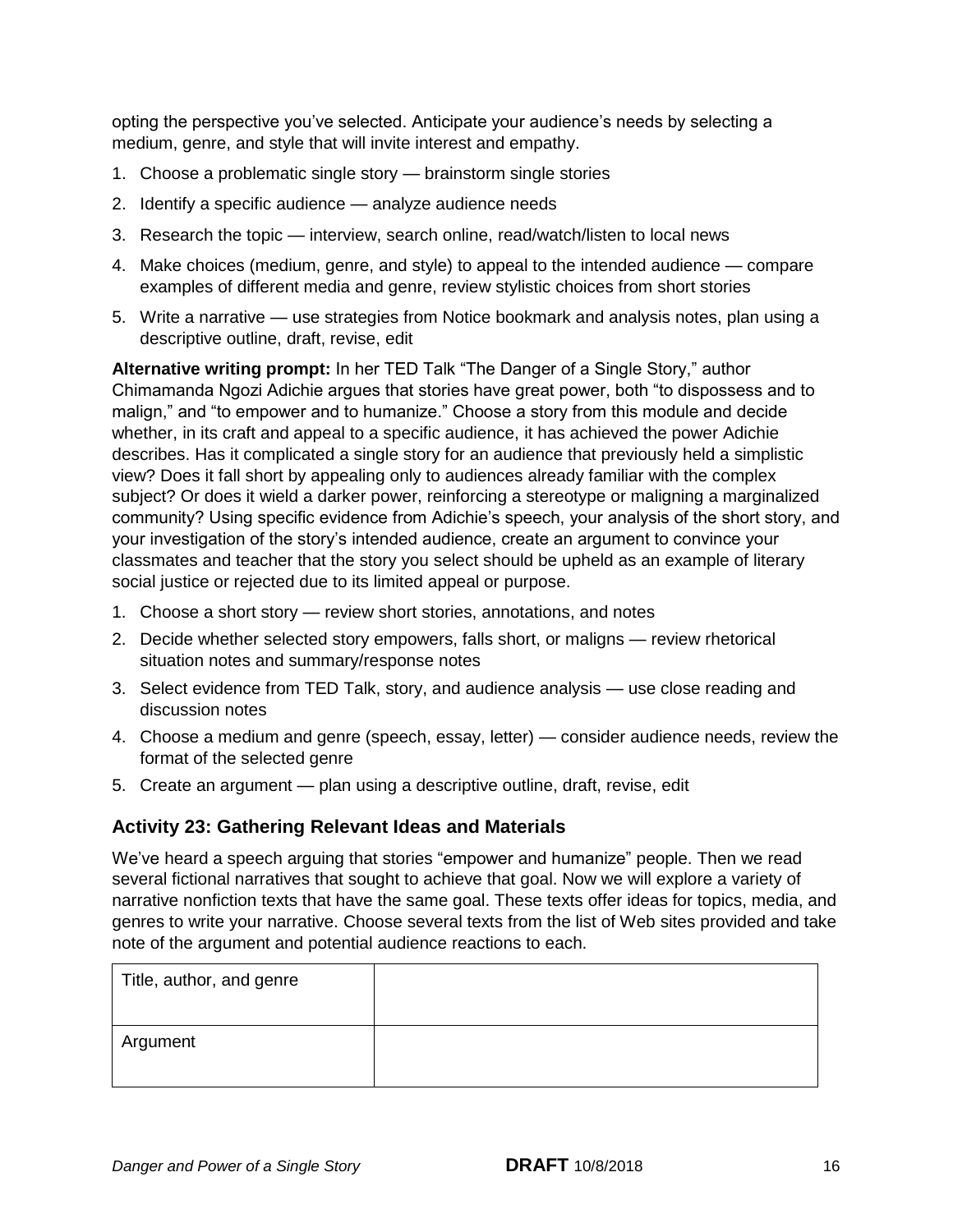| Your reactions (emotional,<br>logical, and credibility-based)                     |  |
|-----------------------------------------------------------------------------------|--|
| In what ways does the author<br>put the audience in a receptive<br>frame of mind? |  |
| Intended audience and their<br>potential reaction                                 |  |
| Hostile audience and their<br>potential reaction                                  |  |
| Necessary audience and their<br>potential reaction                                |  |

 Now compare the features, benefits, and drawbacks of each genre as you consider which genre might be the best fit your own narrative and audience.

|                | Objective<br><b>Description</b> | <b>Potential</b><br><b>Benefits</b>                                      | <b>Potential</b><br><b>Drawbacks</b> |
|----------------|---------------------------------|--------------------------------------------------------------------------|--------------------------------------|
| Genre          | Features, media,<br>format      | Accessibility, requirements;<br>pairings with audience, content, purpose |                                      |
| Short fiction  |                                 | ×                                                                        |                                      |
| Illustration   |                                 |                                                                          |                                      |
| News article   |                                 |                                                                          |                                      |
| Photo essay    |                                 |                                                                          |                                      |
| Opinion column |                                 |                                                                          |                                      |
| Video          |                                 |                                                                          |                                      |
| Podcast        |                                 |                                                                          |                                      |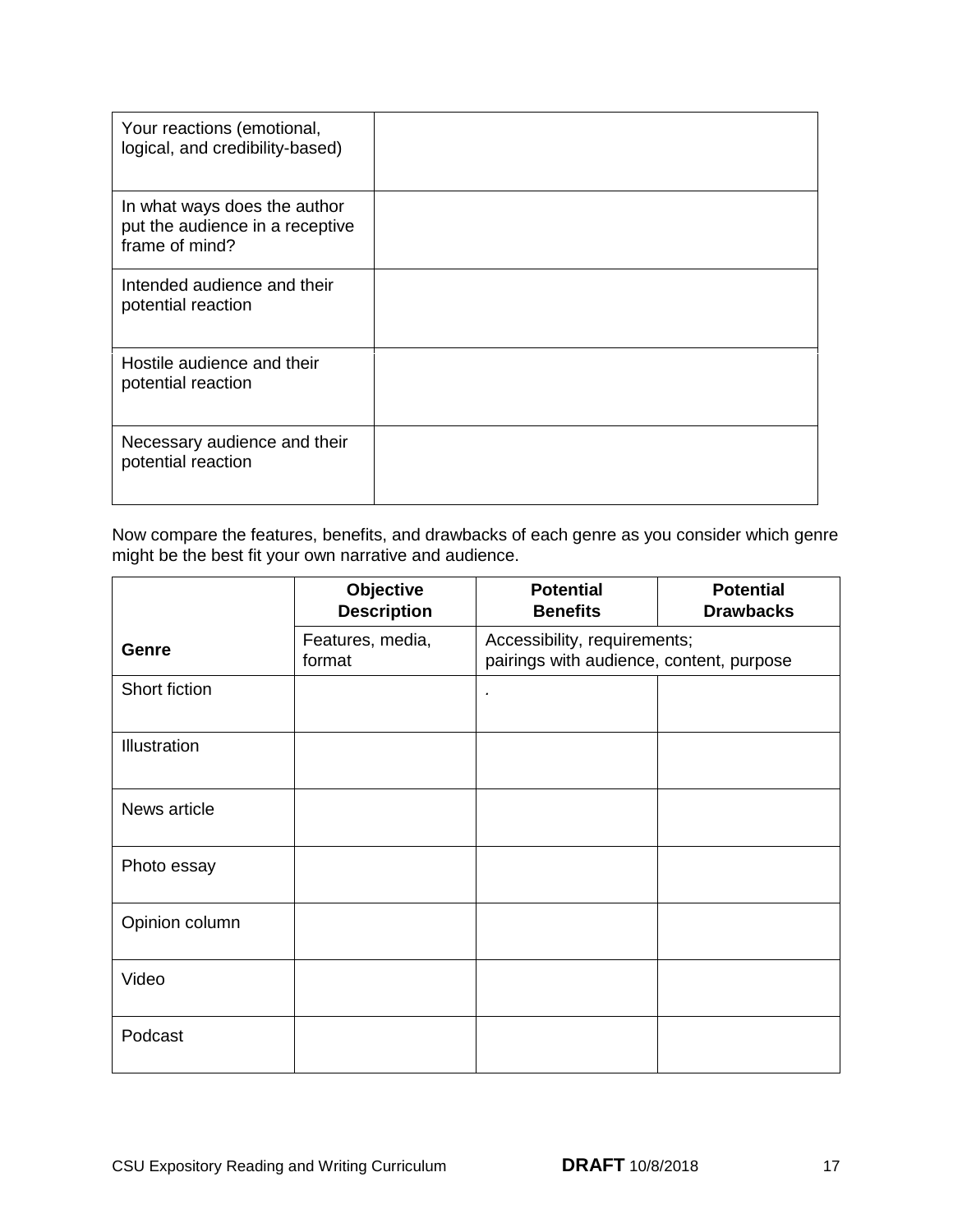| Interview |  |  |
|-----------|--|--|
| Memoir    |  |  |

 Brainstorm what topics and audiences might be your focus as you write your narrative response to the prompt. After considering several options, choose one topic, audience, and genre for your narrative.

| What communities face the<br>danger of being defined by a<br>single story? | What audiences may currently believe a single story and<br>could benefit from learning more? |
|----------------------------------------------------------------------------|----------------------------------------------------------------------------------------------|
|                                                                            |                                                                                              |

#### **Activity 24: Developing a Position**

 Once you've chosen a topic for your narrative, use the graphic organizer below to investigate your current knowledge and beliefs. Consider the differences between knowledge and beliefs and how you came to these understandings. Reflecting on your own learning about this topic will help make your narrative more compelling and help you understand potential audience reactions.

#### **My Topic**

| What I know          | How I know it          |
|----------------------|------------------------|
| What I believe       | Why I believe it       |
| What I need to learn | What I learned and how |

 Finally, make a list of what you would like to learn about this topic before you begin your draft. Brainstorm resources for your research. As you saw in the narrative nonfiction Web sites, primary sources, people from the communities being described, are especially useful in telling authentic stories. Consider interviewing someone or finding a published interview or memoir about your topic. Add to your graphic organizer as you continue your research.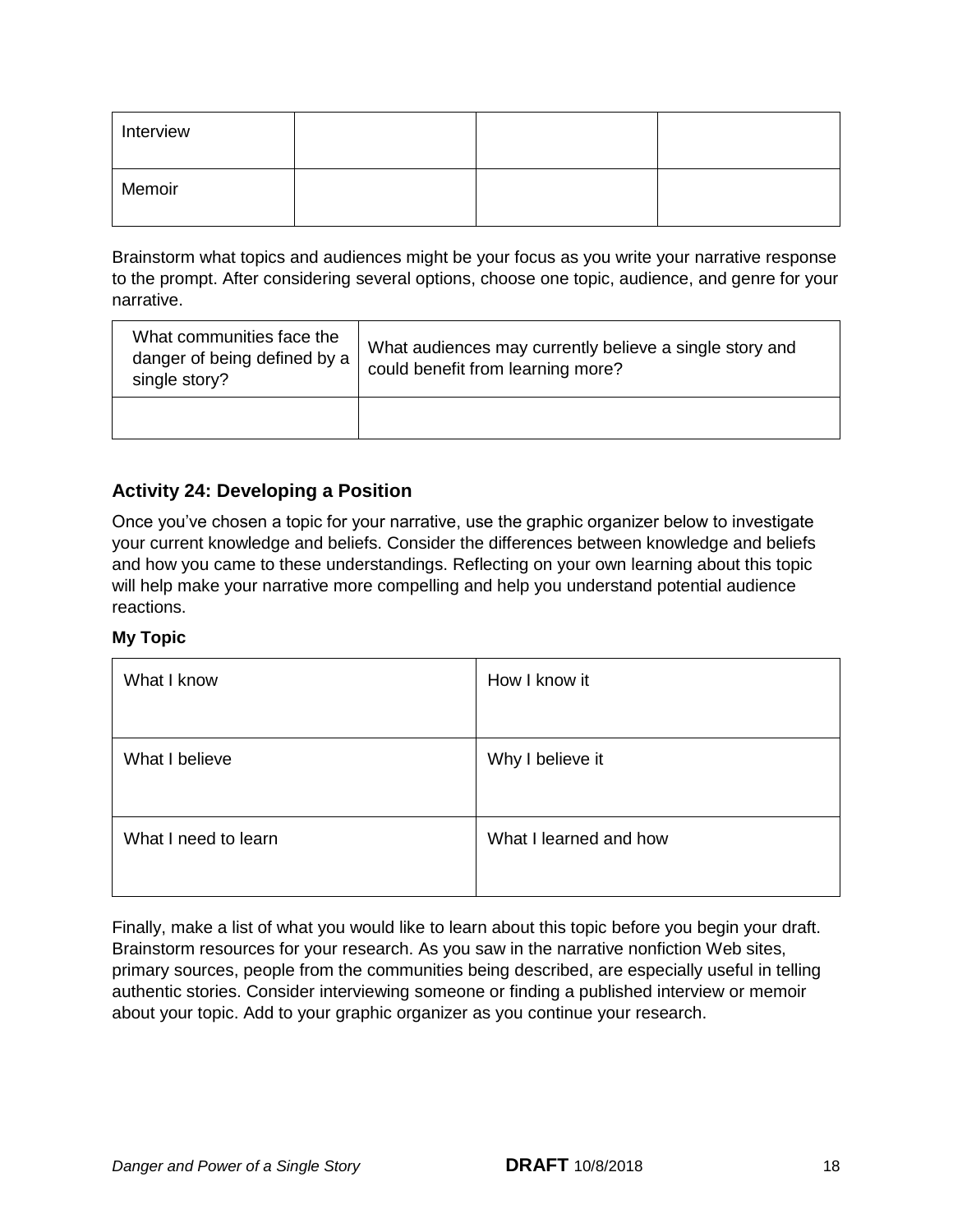## **Writing Rhetorically**

## **Composing a Draft**

## **Activity 25: Making Choices about Learning Goals**

 Return to your metacognitive journal to your learning goals and the reflection on your reading process. Use the following questions to plan for your next steps. Write your responses in your metacognitive journal and label your entry with today's date.

#### **As a reader**

- What are some rhetorical strategies from the narrative nonfiction texts that made the stories compelling or put readers in a receptive frame of mind?
- Where might these fit into your own narrative argument?

#### **As a writer**

- What do you still need to learn about your audience and topic in order to plan and draft your narrative? Highlight or list again the grammatical and stylistic choice from your previous metacognitive journal that will help you appeal to your audience.
- What do you know about yourself as a writer that might help or hinder your writing process?
- What are you looking forward to as you write, and what are you dreading?
- What resources or strategies can help you progress smoothly through the writing process?

#### **As a human**

- As you read narrative nonfiction texts and researched your topic, what changed, challenged, or confirmed what you knew or believed before?
- $\bullet$ How might you think, act, or live differently after working on these issues?

## **Activity 26: Making Choices as You Write – Audience Analysis**

 After researching your topic and brainstorming potential audiences and genres, use this graphic organizer to identify and analyze a specific audience for your writing.

| Topic | <b>Position</b><br>What is your argumentative claim about your topic? |  |
|-------|-----------------------------------------------------------------------|--|
|       |                                                                       |  |
|       |                                                                       |  |
|       | <b>Intended Audience</b>                                              |  |
|       | Who would benefit from learning more about your topic?                |  |
|       |                                                                       |  |
|       |                                                                       |  |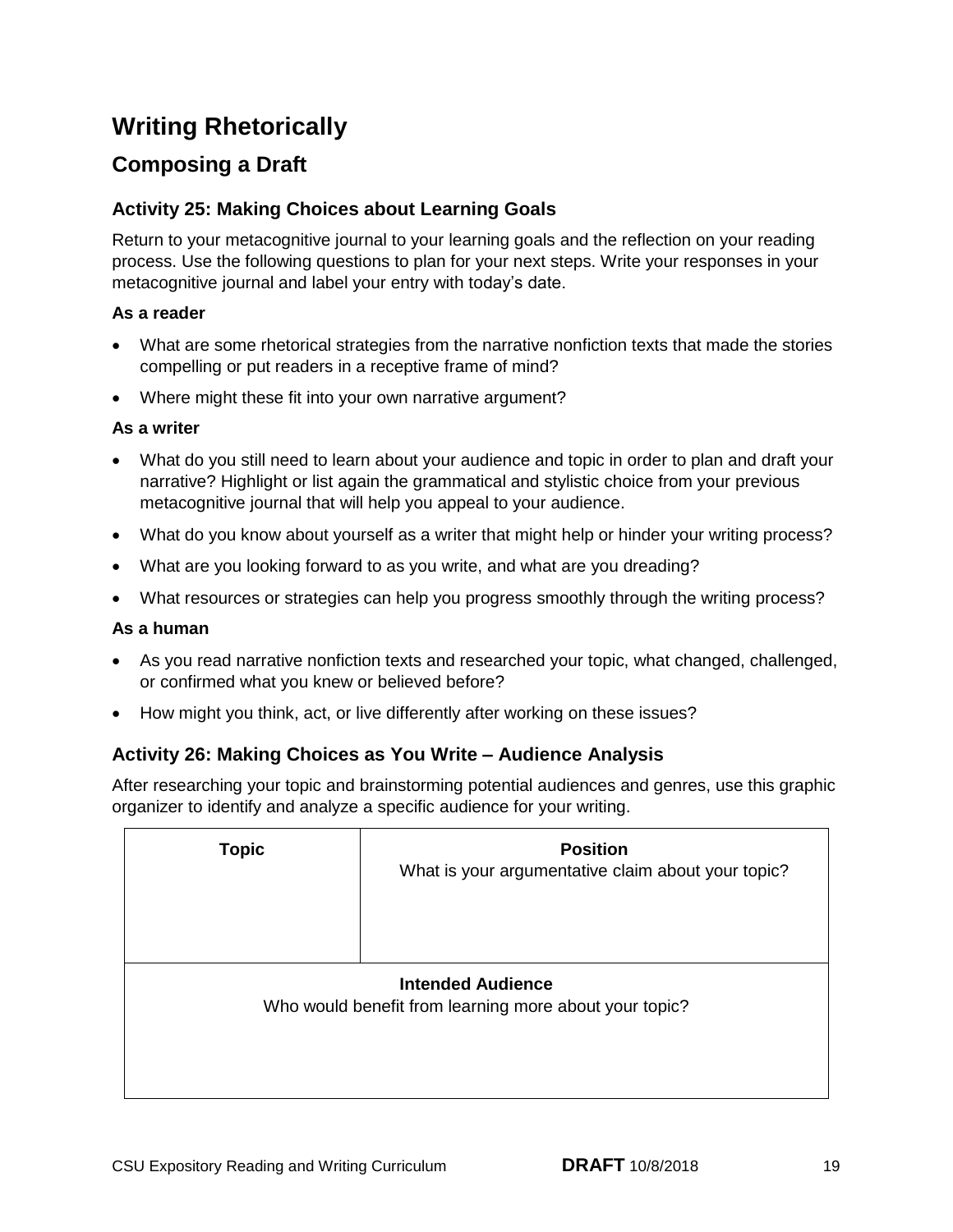| <b>Characteristics</b><br>Describe the key traits of<br>this audience including age,<br>education, community,<br>region, gender, class,<br>ethnicity, etc.                        | <b>Motives and/or Interests</b><br>What is important to this<br>audience? What do they<br>want? | <b>Intended Response</b><br>Describe what you want<br>this audience to do - make<br>a decision, take action,<br>change/affirm their beliefs,<br>etc. |
|-----------------------------------------------------------------------------------------------------------------------------------------------------------------------------------|-------------------------------------------------------------------------------------------------|------------------------------------------------------------------------------------------------------------------------------------------------------|
| <b>World View</b><br>What values, beliefs, or assumptions might members of this audience share?                                                                                   |                                                                                                 |                                                                                                                                                      |
| <b>Quickwrite:</b> What rhetorical choices—genre, language, style, structure, evidence,<br>appeals—will support the needs, interests, and expectations of your intended audience? |                                                                                                 |                                                                                                                                                      |

## **Activity 27: Making Choices as You Write – Descriptive Outlining**

- 1. Starting with a blank page or with an existing draft, divide the page or draft into sections with a line at the end of each section. Write "SAYS" and "DOES" at the bottom of each section.
- 2. You might choose to begin by planning what each section will DO rhetorically to develop your argument. Consider the following:
	- How do you want to begin your argument?
	- Will your thesis be stated explicitly or implied through the narrative?
	- Where will you establish ethos, and where will you appeal to logos and pathos?
	- How will you conclude your argument?
- 3. Either before or after your rhetorical planning, plan what each section will SAY narratively (to develop your story). Consider the following:
	- How will your narrative's characters and setting be introduced?
	- When will a conflict arise?
	- What events and details are important to include in the narrative?
	- Will there be a climactic moment?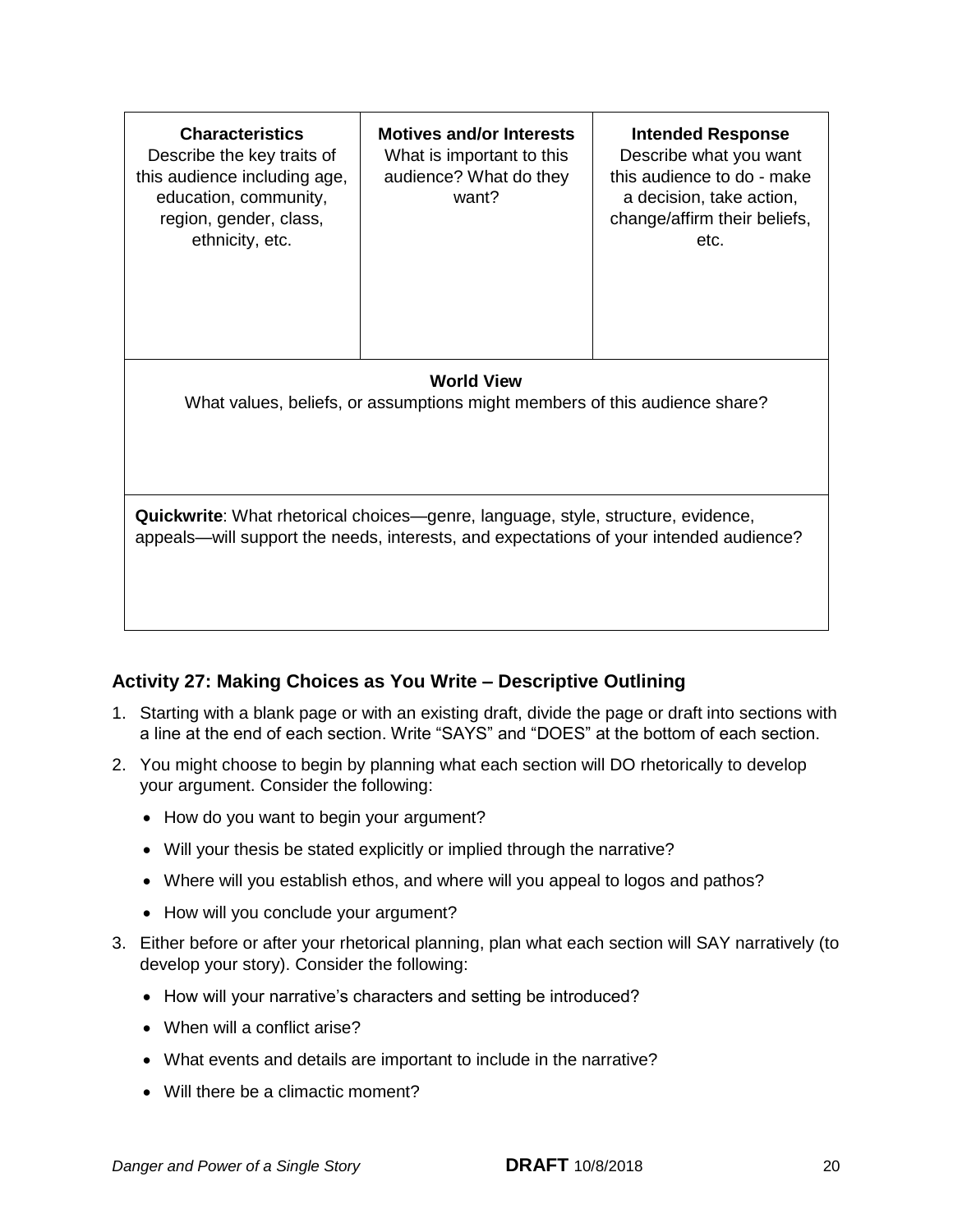- Will any character face a turning point?
- Will the conflict resolve?
- 4. After planning your descriptive outline, you are ready to begin or continue writing your narrative. You can make adjustments to your structure as you write but maintain both a narrative and rhetorical purpose that will appeal to your audience.

#### **SAYS and DOES Template – Sentence Frames**

- SAYS: Introduces [character(s)] and [setting]
- DOES: Establishes the *ethos* of the main character by showing…
- SAYS: Introduces the conflict that...
- DOES: Appeals to *pathos* for the main character by showing…
- SAYS: Provides an example of…
- DOES: Appeals to *logos* involved in the situation by showing…
- SAYS: Takes the conflict to the climax by…
- DOES: Reveals the problem involved in the situation, focusing on…
- SAYS: Resolves the conflict by...
- DOES: Invites the audience to understand…/believe…/take action related to…

## **Revising Rhetorically**

#### **Activity 28: Analyzing Your Draft Rhetorically**

 After the teacher models this activity, brainstorm a potentially **hostile audience** for your draft. Think of a specific type of person or group of people who disagrees with your perspective. Read your draft from their skeptical point of view.

- What feedback would they provide?
- What revisions would make your draft more inviting for these readers while still challenging them to think in a new way?

 Now identify readers who would benefit from learning more about your topic or reevaluating their beliefs based on your argument. This is your **necessary audience**.

- What feedback would they provide?
- What points would challenge them?
- What revisions would enrich this reader's experience while challenging them to consider the complexity of the issues involved?

 Work in pairs or triads to share ideas about your potential hostile audience and necessary audience. Use your journal to record suggested revisions based on your group's input.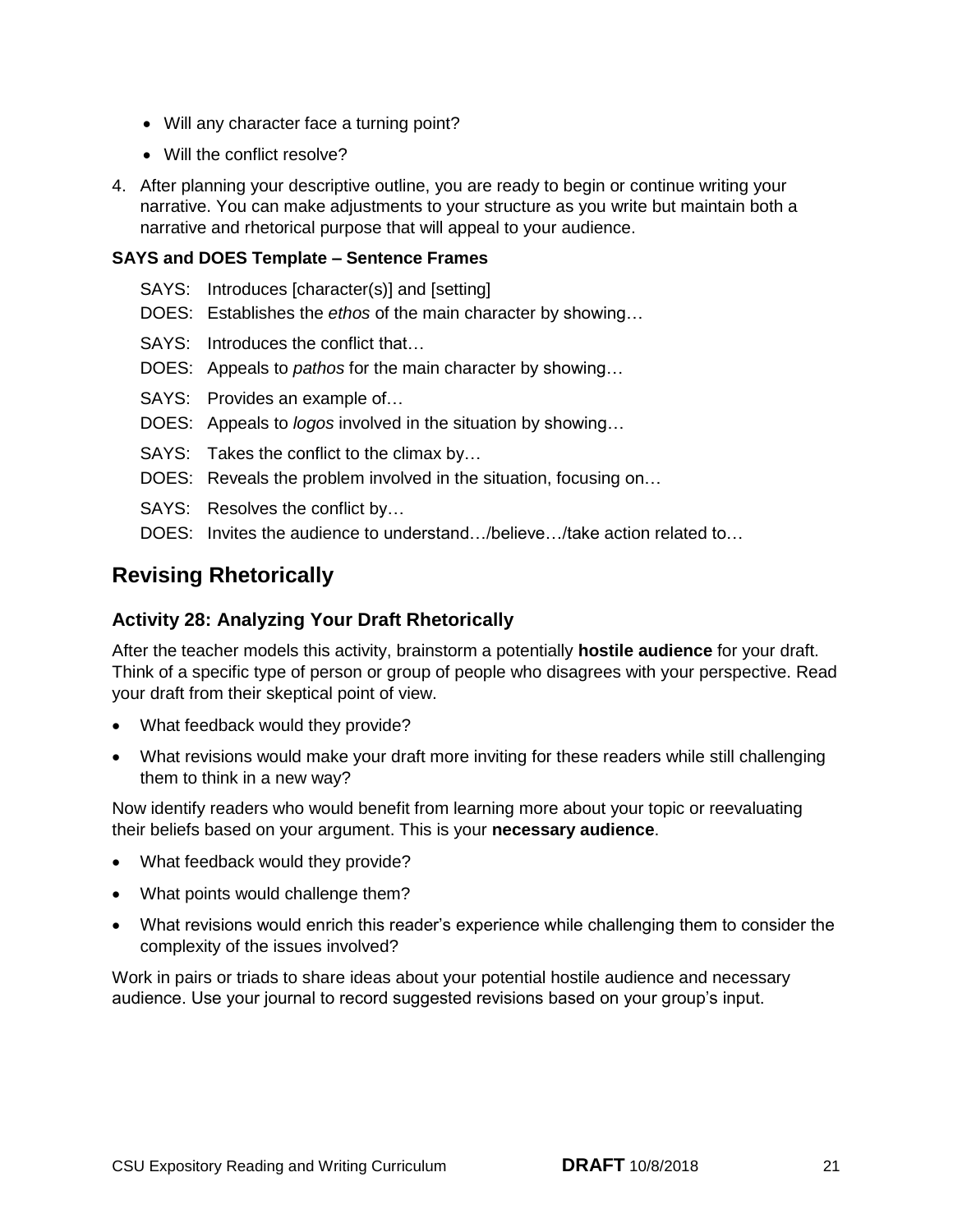| <b>Hostile audience:</b>   |           |
|----------------------------|-----------|
| Potential reaction:        |           |
| Suggested revisions:       |           |
| <b>Necessary audience:</b> |           |
| Potential reaction:        | $\bullet$ |
| Suggested revisions:       |           |

## **Activity 29: Gathering and Responding to Feedback**

 Participate in a writing workshop with your classmates and teacher. Here is a sample workshop protocol to follow.

- 1. The author requests a specific kind of feedback (structural, language choices, audience appeal, etc.). If the draft is very long, the author might call attention to a specific section for feedback.
- 2. Facilitator (not author) reads the draft aloud without interruption. Let all audience members get an overall sense of the draft or excerpt.
- 3. Facilitator elicits ideas about what worked well. Note these comments as annotations directly on the draft. The author can be annotating on a separate copy of the draft.
- 4. Facilitator reminds reviewers of the author's specific request for feedback. Remind the author that he or she has the final say on what feedback to use in revisions.
- 5. Facilitator calls for feedback on possible revisions. Whenever possible, note this feedback as a question, especially when annotating on the draft itself.
- 6. Conclude by thanking the author for sharing the draft, and return all copies of the draft to the author.

## **Editing**

#### **Activity 30: Editing Your Draft – Dialogue**

 Carefully read the following excerpts. What do you notice about how the dialogue is formatted in each? Begin creating a list of dialogue "rules" to guide your own writing and editing.

 Your Barbie is roommates with my Barbie, and my Barbie's boyfriend comes over and your Barbie steals him, okay? Kiss kiss kiss. Then the two Barbies fight. You dumbbell! He's mine. Oh no he's not, you stinky! Only Ken's invisible, right? Because we don't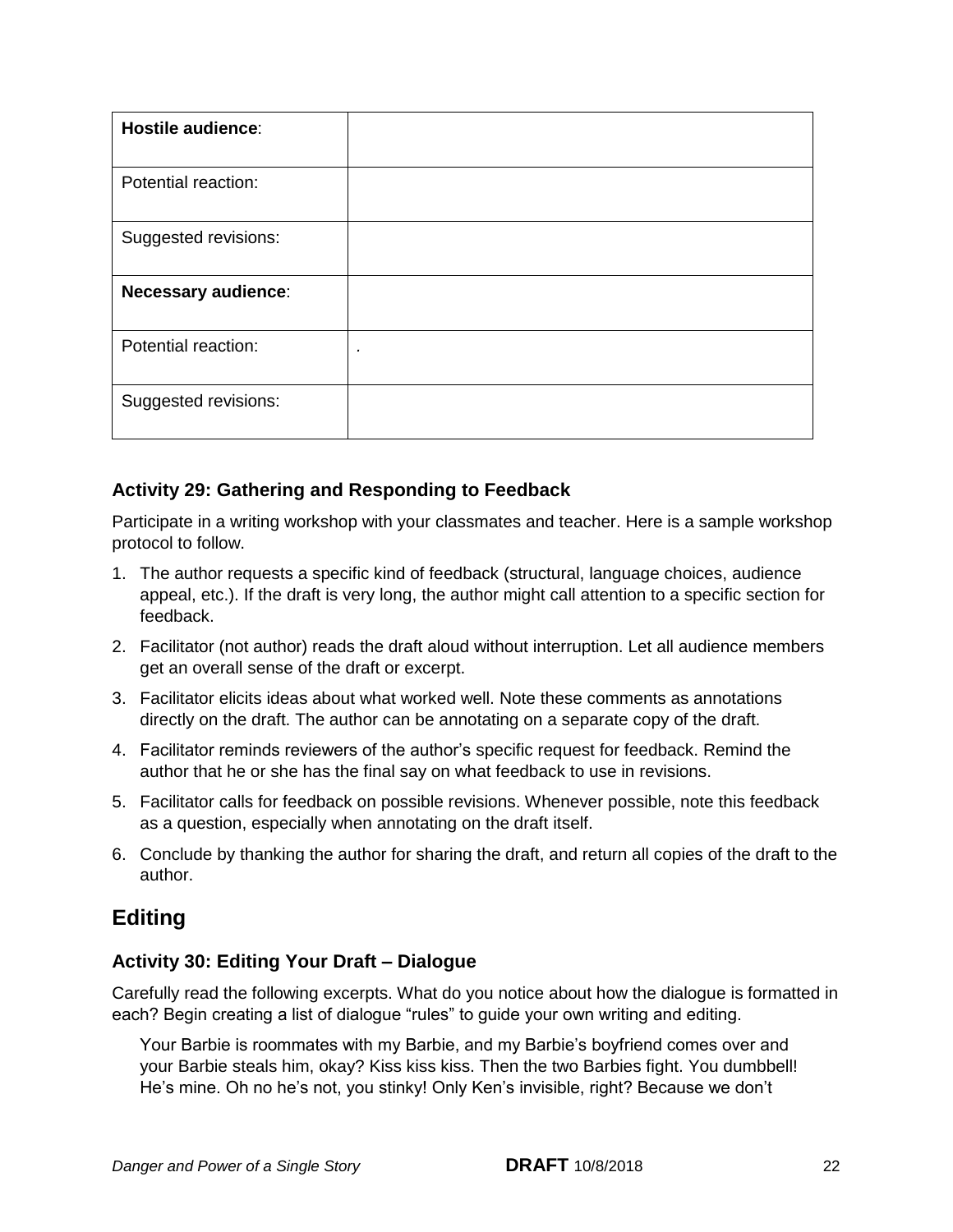have money for a stupid-looking boy doll when we'd both rather ask for a new Barbie outfit next Christmas.

Sandra Cisneros, "Barbie-Q"

"You can't even hear it when I sing," you told Bobby after group one day.

 "So what? Adds body. Bass harmony is underappreciated," Bobby told you, then handed you a cup of coffee.

"The big drum's all you need for bass," you said.

 "Voice bass is different from drum bass," Bobby said. "Drum bass is closed. Voice bass opens."

"I don't know," you said.

"Voice can take a long time to come all the way out, brother," Bobby said. "Be patient."

Tommy Orange, "The State"

 "This is the place," Miss Moore said, presenting it to us in the voice she uses at the museum. "Let's look in the windows before we go in."

 "Can we steal?" Sugar asks very seriously like she's getting the ground rules squared away before she plays. "I beg your pardon," said Miss Moore, and we fall out. So she leads us around the windows of the toy store and me and Sugar screaming, "This is mine, that's mine, I gotta have that, that was made for me, I was born for that," till Big Butt drowns us out.

"Hey, I'm going to buy that there."

"That, there? You don't even know what it is, stupid."

"I do so," he says punchin on Rosie Giraffe. "It's a microscope."

"Whatcha gonna do with a microscope, fool?"

"Look at things."

"Like what, Ronald?" asks Miss Moore.

Toni Cade Bambara, "The Lesson"

 "Maybe I could take him bowling," I said to my wife. She was at the draining board doing scalloped potatoes. She put down the knife she was using and turned around.

 "If you love me," she said, "you can do this for me. If you don't love me, okay. But if you had a friend, any friend, and the friend came to visit, I'd make him feel comfortable." She wiped her hands with the dish towel.

"I don't have any blind friends," I said.

 "You don't have any friends," she said. "Period. Besides," she said, "goddamn it, his wife's just died! Don't you understand that? The man's lost his wife!"

Raymond Carver, "Cathedral"

 "These the forms you gotta use?" my mother asks the woman, picking up a few pieces of the paper from the table. "Is this what you have to fill out?"

The woman tells her yes, but that she need fill out only one.

 "I see," my mother says, looking about the room. Then: "Would you help me with this form? That is if you don't mind." The woman asks my mother what she means. "This form. Would you mind helping me fill it out?" The woman still seems not to understand. "I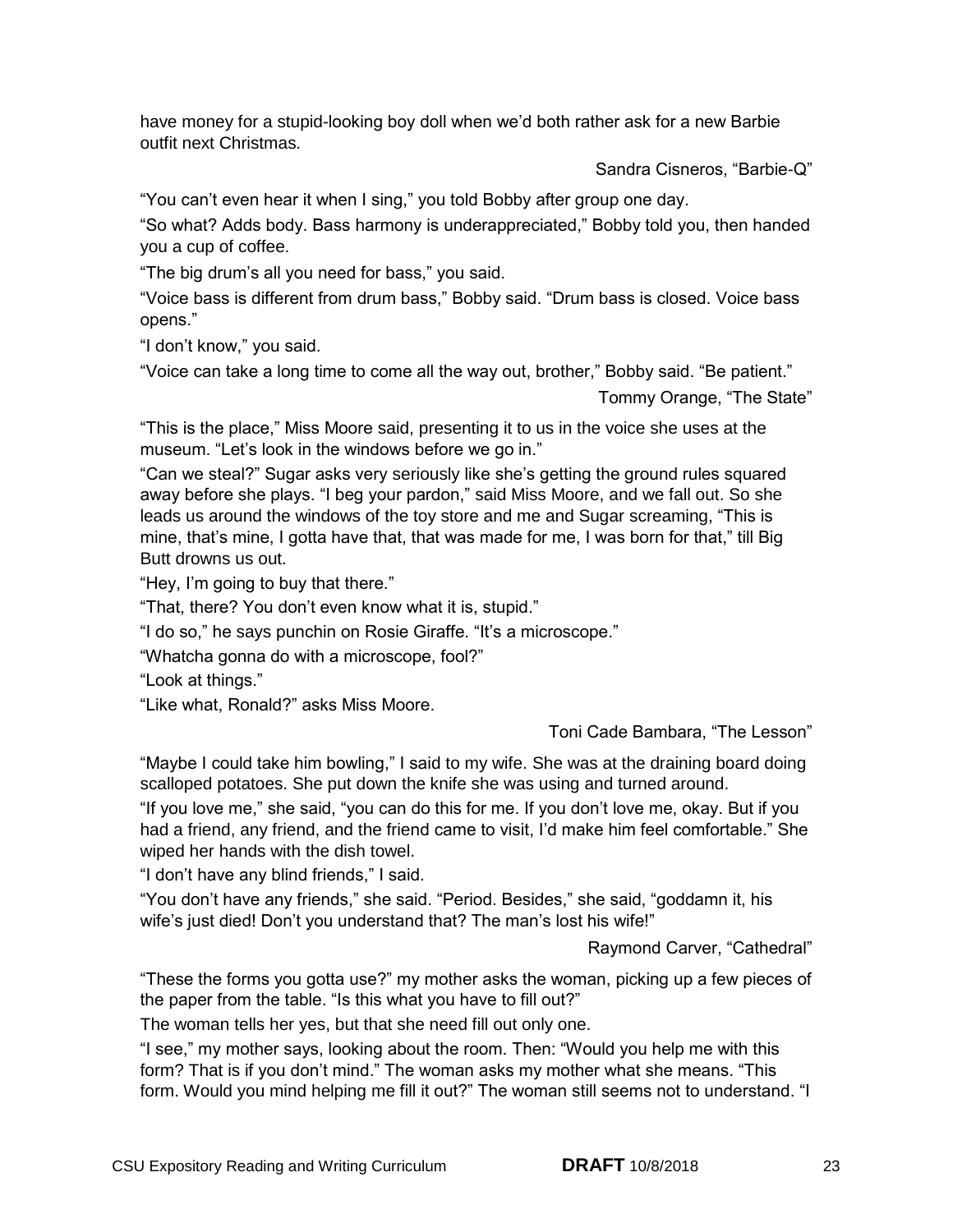can't read it. I don't know how to read or write, and I'm askin you to help me." My mother looks at me, then looks away. I know almost all of her looks, but this one is brand new to me. "Would you help me, then?"

Edward P. Jones, "The First Day"

 "Yes, I am learning," Mrs. Sen said. "But I am a slow student. At home, you know, we have a driver."

"You mean a chauffeur?"

"Mrs. Sen glanced at Mrs. Sen, who nodded.

 Eliot's mother nodded, too, looking around the room. "And that's all…in India?" "Yes," Mrs. Sen replied. The mention of the word seemed to release something in her. She neatened the border of her sari where it rose diagonally across her chest. She, too, looked around the room, as if she noticed the lampshades, in the teapot, in the shadows frozen on the carpet, something the rest of them could not. "Everything is there."

Jhumpa Lahiri, "Mrs. Sen's"

 "Aren't you ever going to finish the ironing, Mother? Whistler painted his mother in a rocker. I'd have to paint mine standing over an ironing board." This is one of her communicative nights and she tells me everything and nothing as she fixes herself a plate of food out of the icebox.

 She is so lovely. Why did you want me to come in at all? Why were you concerned? She will find her way.

 She starts up the stairs to bed. "Don't get me up with the rest in the morning." "But I thought you were having midterms." "Oh, those," she comes back in, kisses me, and says quite lightly, "in a couple of years when we'll all be atom-dead they won't matter a bit."

Tillie Olsen, "I Stand Here Ironing"

 "What's your name?" we say, and her face goes pink with surprise. Up close we can read her T-shirt. Under a picture of animals in the jungle, it says, "If the Macaw saw what the Leopard spotted, then the Toucan can, and you can, too! SAVE THE RAINFOREST!"

"Grace," she says.

 "Grace," we repeat. "Grace." We like the sound of it, the round single syllable, like a polished metal bead.

Celeste Ng, "Girls, At Play"

#### **Activity 32: Reflecting on Your Writing Process – Reflecting on Learning Goals**

 Return to your metacognitive journal to revisit your learning goals. Reflect on your growth as a reader, writer, and as a human. Use the following questions to decide what learning was most useful to you in this module. Write your responses in your journal and label your entry with today's date.

#### **As a reader**

- What are you most proud of as a reader from this module?
- What reading or analysis strategies will you carry with you into other reading experiences?